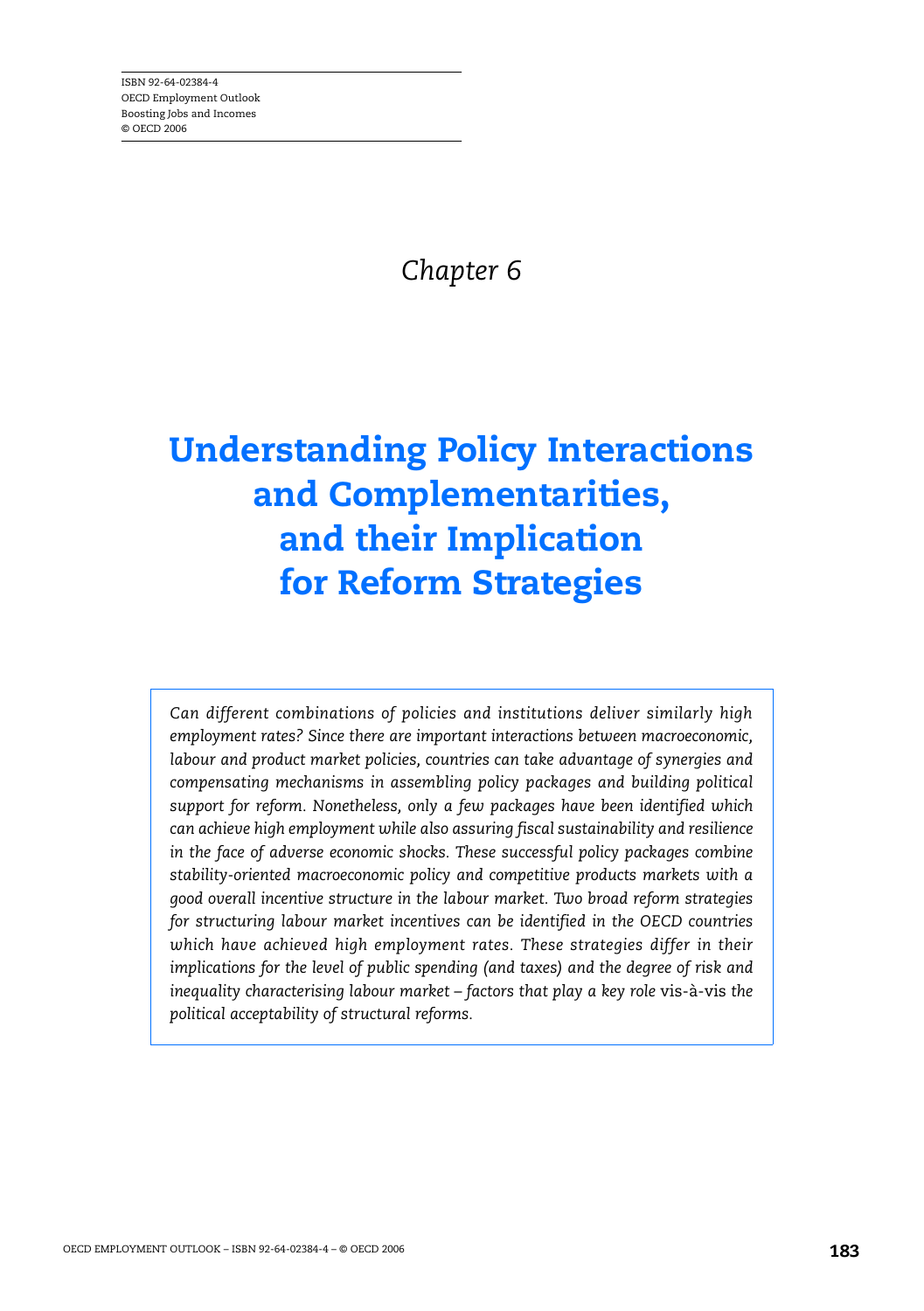${\mathsf S}$ ince the formulation of the 1994 Jobs Strategy, there has been growing recognition that the effects of reforms in one area may depend on policy settings in other policy areas. Such policy interactions and complementarities do not call into doubt the intrinsic effect that each policy and institution discussed in Chapter 3 has on labour market performance, but suggest that it is appropriate to look at the constellation of policies in all areas in the designing of reforms in any one area. This chapter examines two types of interactions that are potentially important for labour market performance: *i)* the interaction between labour and product market policies and institutions on the one hand and the macroeconomic environment and policies on the other hand; and *ii)* the interaction between different labour and product market policies and institutions. The chapter concludes with a discussion of the political economy of labour market reform.

### **1. Labour market policies and institutions and the macroeconomic environment**

The 1994 Jobs Strategy recognised the role of general macroeconomic conditions in partly shaping labour market performance and the importance of macroeconomic policy in reducing unemployment by providing a stable macroeconomic environment. The cross-country/timeseries econometric estimates reported in Bassanini and Duval (2006) confirm this assessment. The analysis spans three decades, encompassing in particular the oil shocks and the productivity slowdown of the 1970s as well as the sharp increase in real interest rates which took place in the late 1970s and early 1980s. It is found that negative total factor productivity (TFP) shocks, deteriorations in the terms of trade, increases in long-term real interest rates and labour demand shocks negatively affect labour market performance.<sup>1</sup>

In recent years, however, it has been advanced that macroeconomic shocks play a greater role in explaining long-term labour market performance than what the analysis of direct links would suggest. On the one hand, the interaction of adverse macroeconomic shocks and unfavourable structural policy settings may result in a persistent weakness in the labour market. On the other hand, labour market reforms may have significant beneficial effects on economic performance in general and on fiscal positions in particular, that may pave the way for further reforms and thus set in motion virtuous circles. These two issues are explored below.

#### *1.1. The interaction between macroeconomic shocks and labour market policies and institutions*

It has recently been argued that the current degree of heterogeneity in policies and institutions across OECD countries largely pre-dates – and is therefore unable to account for – the rise in the cross-country dispersion of unemployment rates which took place since the early 1970s (Blanchard and Wolfers, 2000). A complementary explanation stresses the role of interactions between existing institutions and the series of adverse macroeconomic shocks OECD countries went through during the past three decades, including, *inter alia*, oil price shocks, real interest rate shocks and the slowdown in the pace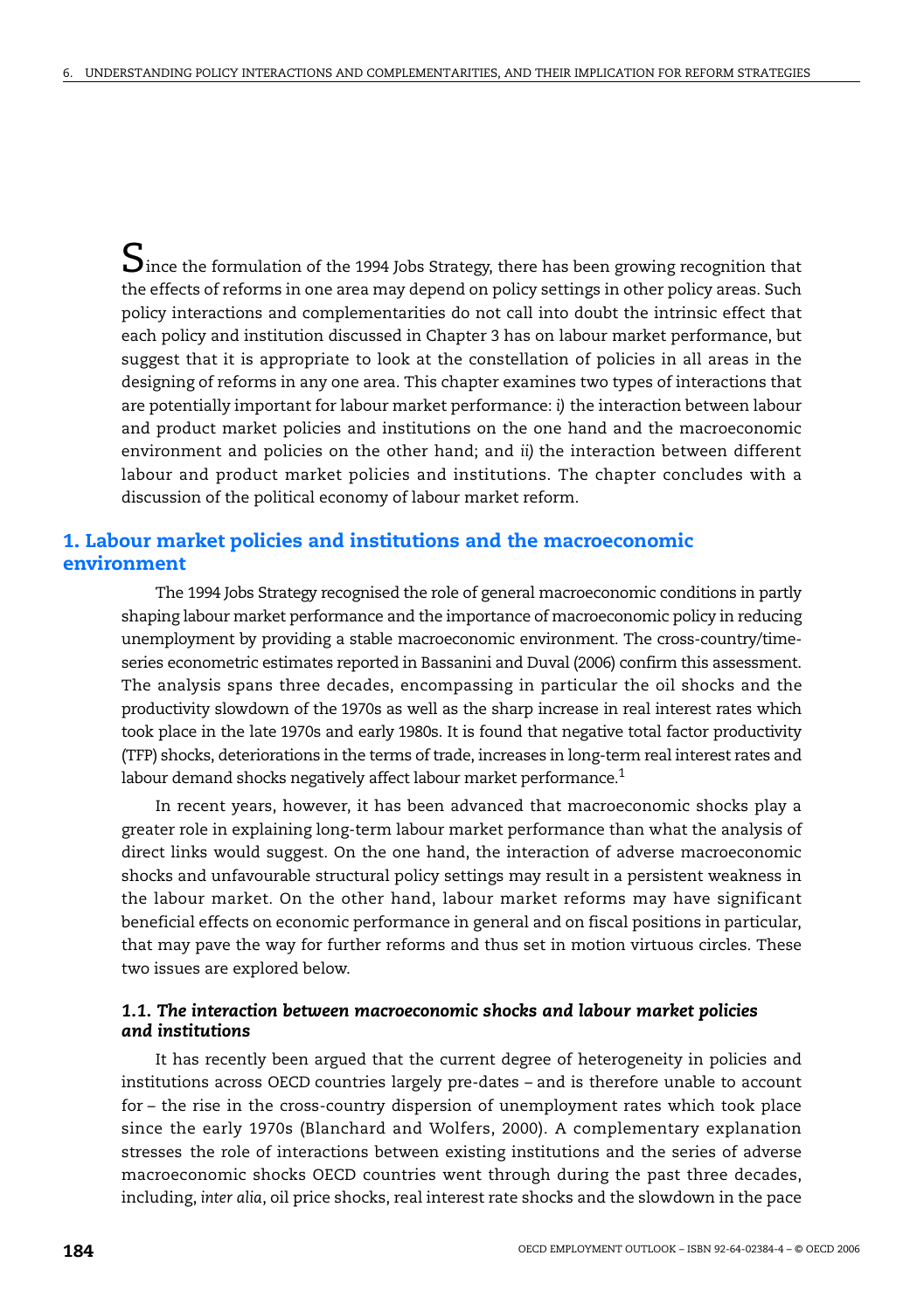of technological progress. Provided that these adverse shocks have been frequent and that certain policies and institutions have made their unemployment effects highly persistent, this could account *a priori* for the rise in unemployment observed in a number of – mainly European – OECD countries since the 1970s.

There are a number of channels through which cross-country differences in policy settings may lead to divergent employment outcomes in the face of common shocks. In particular, policies and institutions may amplify (mitigate) the initial unemployment impact of a shock, make it more (less) persistent, or both.

For instance, it has been argued that, by protecting labour market "insiders" from the risk of income loss, high unemployment benefits and/or strict employment protection legislation (EPL) can reduce the sensitivity of wages to general economic conditions, thereby preventing a swift adjustment of unemployment back to its initial level in the aftermath of a shock (see *e.g.* Blanchard, 1999). Moreover, theory suggests that strict product market regulation (PMR) can further increase unemployment persistence by making labour demand less sensitive to wages. By contrast, certain categories of active labour market programmes (ALMPs), such as job-search assistance, can increase the influence of labour market "outsiders" – including the long-term unemployed, youth and/or certain groups of female workers – in wage determination and thus reduce unemployment persistence. A high degree of centralisation and/or co-ordination of wage bargaining may also speed up wage adjustment to adverse shocks at the aggregate level. Likewise, housing market policies that facilitate labour mobility may dampen the unemployment impact of "reallocative" shocks – *i.e.* economic shocks that require a reallocation of resources across regions (for a recent overview of housing market policies and their economic effects in OECD countries, see Catte *et al.*, 2004).

Both *amplification* and *persistence* effects contribute to determine the degree of resilience of an economy's labour market to adverse macroeconomic shocks. In this respect, those policies and institutions that amplify the initial impact of a shock may not necessarily increase its persistence, and *vice versa*. For instance, while strict labour- and product-market regulations tend to increase unemployment persistence, high firing costs may deter firms from laying off workers in the short run and stringent PMR creates rents that may be used to minimise lay-offs initially, thus reducing the initial impact of a shock.

Recent empirical evidence points to cross-country differences in the resilience of output and employment to shocks – most prominently between the United States and continental European countries (see *e.g.* Amisano and Serrati, 2003; Balakrishnan and Michelacci, 2001; Balmaseda *et al.*, 2000), and previous OECD work on resilience to economic shocks suggests that structural policy settings seem to matter in this respect (see in particular Drew *et al.*, 2004). These findings are consistent with the empirical literature indicating that interactions between institutions and shocks have contributed to shape unemployment patterns over the past decades (Blanchard and Wolfers, 2000).

Following this latter strand of literature, Bassanini and Duval (2006) use dynamic panel regression models to assess the role of interactions between macroeconomic shocks and institutions – understood to encompass the structural policy settings emphasised in the 1994 Jobs Strategy – for determining unemployment. The key result of the empirical analysis is that there is clear evidence that existing policies and institutions affect the size and persistence of the increase in unemployment following adverse shocks, even when the direct unemployment effects of policies and institutions on the one hand, and shocks on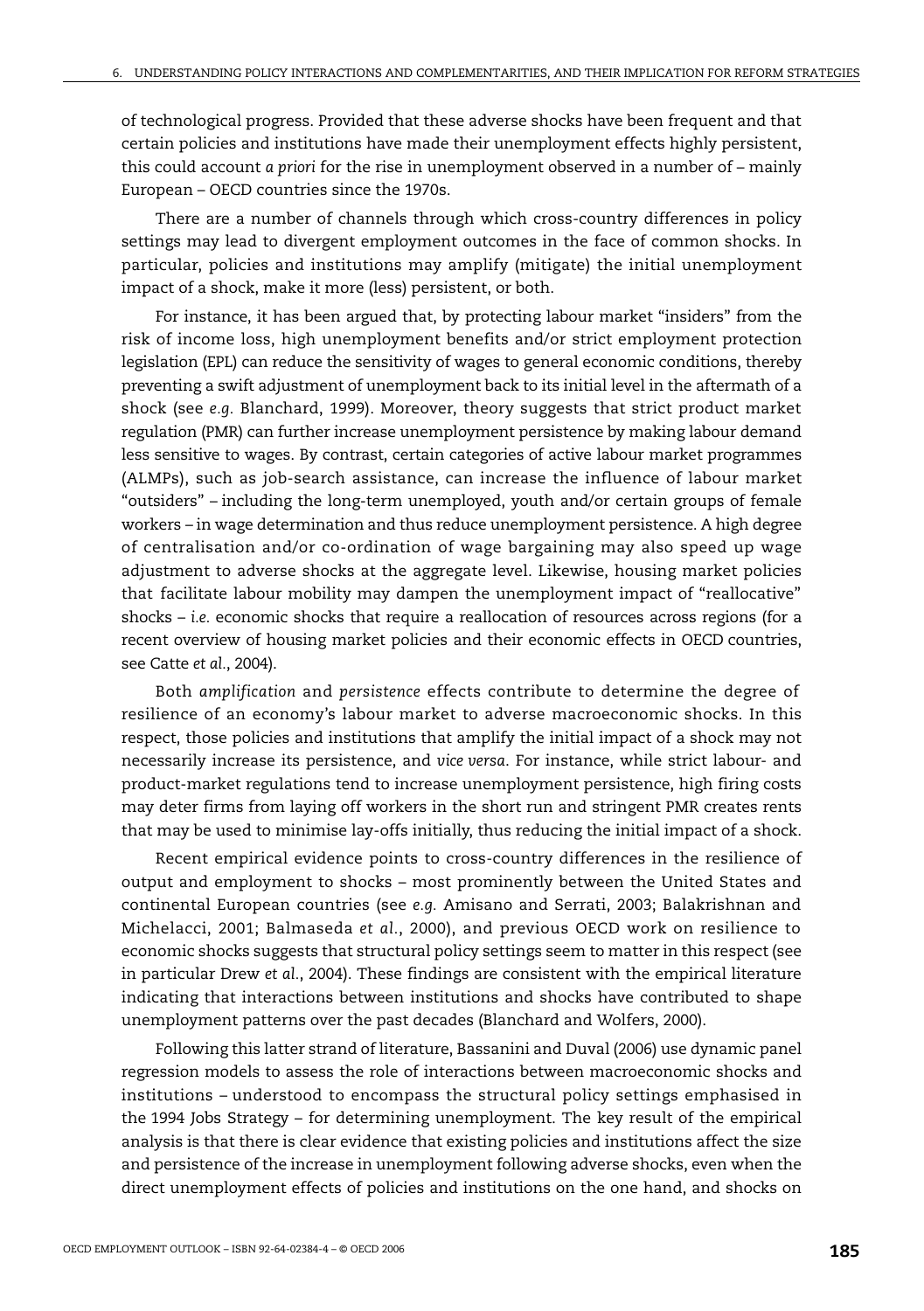| The unemployment effects of macroeconomic shocks   | are shaped to a significant extent by policies and institutions |                                          |                                          |                                       |
|----------------------------------------------------|-----------------------------------------------------------------|------------------------------------------|------------------------------------------|---------------------------------------|
| Nature of the macroeconomic shocks                 | Impact<br>on unemployment <sup>a</sup>                          | <b>General policies and institutions</b> | Initial impact<br>of shocks <sup>a</sup> | Persistence<br>of shocks <sup>a</sup> |
| Slowdown in the trend of total factor productivity | $+$                                                             | Replacement rate                         | $\ddot{}$                                | n.s.                                  |
| Deterioration in the terms of trade                | $+$                                                             | Tax wedge                                |                                          | n.s.                                  |
| Increase in long-term real interest rates          | $+$                                                             | Union coverage                           | n.S.                                     | n.s.                                  |
| Adverse labour demand shock                        | $^{+}$                                                          | EPL                                      |                                          | $\ddot{}$                             |
|                                                    |                                                                 | Product market regulation                |                                          | $+$                                   |
|                                                    |                                                                 | High corporatism                         |                                          | $(-)$                                 |
|                                                    |                                                                 | <b>ALMPs</b>                             | $(-)$                                    |                                       |
|                                                    |                                                                 | Home ownership                           | $\ddot{}$                                | $^{(+)}$                              |

#### Table 6.1. **Interactions between policies/institutions and macroeconomic shocks**

ALMP: Active labour market progammes. EPL: Employment protection legislation. n.s.: Not statistically significant.

*a)* A positive (negative) impact denotes an increase (decline) in unemployment. (+) or (–) denotes positive or negative impact in some, but not all, empirical estimates.

*Source:* Bassanini and Duval (2006).

Statlink: *http://dx.doi.org/10.1787/*670432454267

the other, are taken into account (see Table 6.1). This analysis – which is discussed in some detail in Chapter 7 – confirms that structural reforms in labour and product markets can enhance the resilience of the economy to adverse shocks.

#### *1.2. Labour market reforms improve the macroeconomic and public finance performance*

Most OECD countries that have been successful in reducing unemployment during the past decade, have also posted a relatively strong improvement in potential growth, which on its own contributed to improvements of structural budgets by increasing structural tax receipts and/or reducing structural spending on labour market programmes (Figure 6.1).<sup>2</sup> There are a number of exceptions, however, reflecting changes in fiscal policy. For example, in the Netherlands and New Zealand, the public finance position did not change significantly despite visible improvements in labour market conditions.



#### Figure 6.1. **Unemployment, growth and public finances**

*Source:* OECD Economic Outlook database.

Statlink: *http://dx.doi.org/10.1787/*107052754743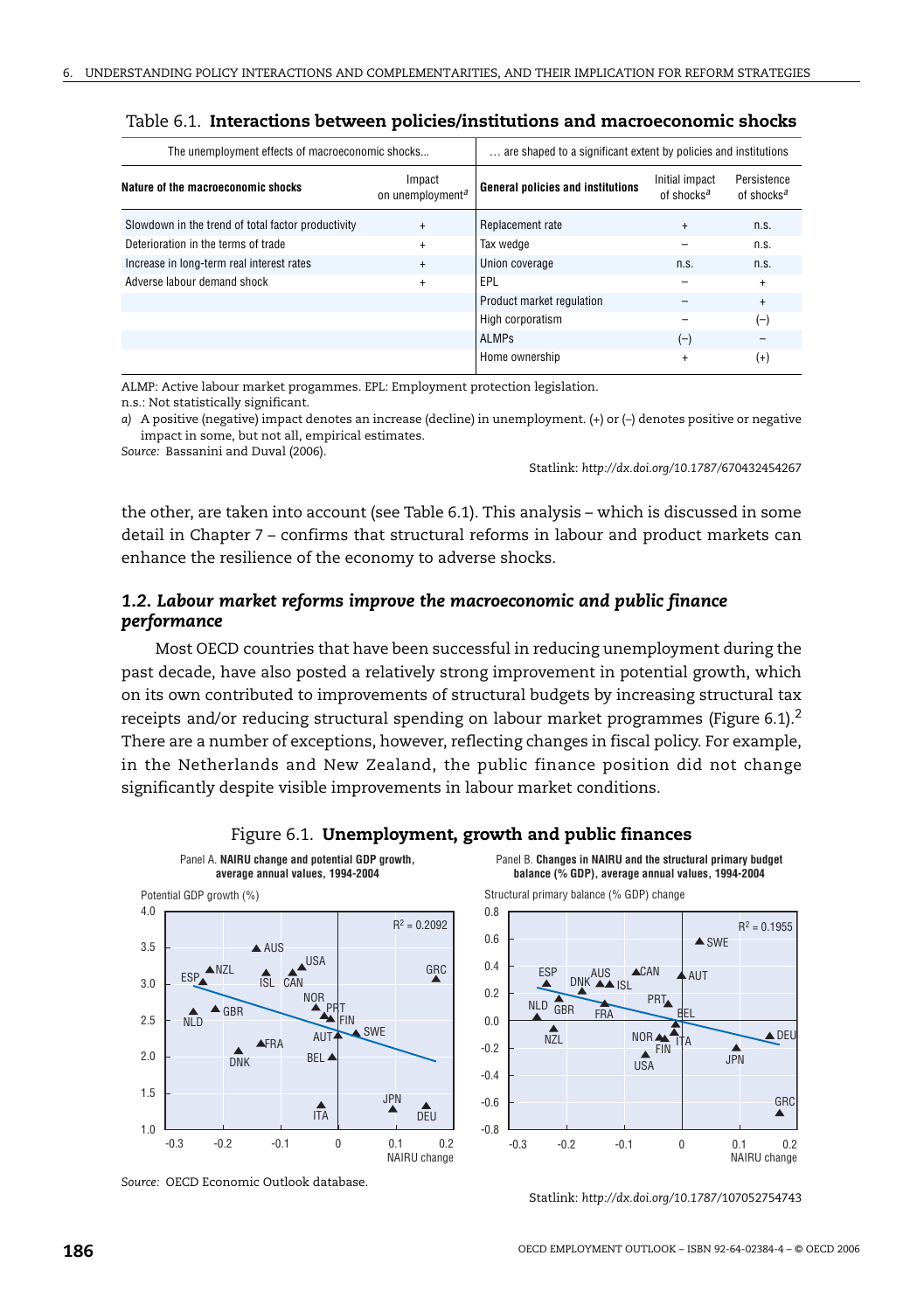In addition, while structural reforms of the labour market may have reduced unemployment and increased potential growth, it is worth noting that potential growth has also been fostered by a variety of other factors – such as rising productivity because of technical progress. This notwithstanding, recent studies suggest that structural reforms of labour market institutions can exert a strong impact on aggregate employment, potential GDP and public finances (see Box 6.1).

In a similar vein, the OECD Interlink model has been used to simulate the impact of lower structural unemployment on potential growth and public finances.<sup>3</sup> The simulations assume that: *i)* the employment gains take place in the business sector; *ii)* the economies progressively adjust to the reduction in structural unemployment so that both real wages and real returns to capital go back to baseline in the medium term; and *iii)* total factor productivity growth is unaffected by the reduction of structural unemployment. The latter two assumptions imply that productivity growth remains constant compared with baseline in the medium term. Therefore, the above three assumptions together imply that the rise of employment above baseline translates one-to-one into higher potential GDP in the business sector.

The medium-term impact on potential GDP and the structural primary budget balance of a 1 percentage point drop in structural unemployment following structural reforms could be significant (Table 6.2). The impact on potential GDP ranges from 1% in Portugal to 1.6% in Norway. The impact is higher in the euro area than in the United States or Japan, reflecting the higher proportion of initial unemployment relative to the business-sector employment. Improvements of structural primary balances range from 0.3% of GDP in a number of countries to 1.2% in Denmark. They depend on the generosity of the unemployment benefit system as well as on the degree of tax progressivity. The impact is thus stronger in Nordic countries and weaker in the United States and Japan while the euro area stands in an intermediate position.

These results are illustrative only and subject to a number of uncertainties. First, they do not take into account a possible increase of the labour supply in response to the fall of structural unemployment. Second, improved budget balances may allow additional reductions in the tax wedge that could strengthen the beneficial impact of labour market reforms.4 Third, the initial reduction of structural unemployment in the above simulation was assumed to stem from measures exogenous to the budget, while in reality employment-enhancing reforms are likely to have also an up-front impact on public finances.5 For example, decreasing the tax wedge will lead to declining tax revenues in the short run as the labour market and the economy as a whole take time to adjust to the more favourable conditions put in place by the reforms. Moreover, *ad hoc* tax cuts or government subsidies could be implemented in an attempt to compensate those losing from reforms. For the EU-15 countries (except Greece), Deroose and Turrini (2005) estimate that major labour market reforms<sup>6</sup> implemented during the 1970s through the 1990s have entailed, directly or indirectly, deficit pressures on the public budget, although of relatively low magnitude on average (0.3-0.45% of potential GDP).<sup>7</sup>

*Summing up*, labour market policies and institutions may partly shape the employment effect of adverse macroeconomic shocks and impinge on the macroeconomic environment. In other words, interactions between structural and macroeconomic policies clearly matter in determining both growth potential and employment. In a similar vein, a review of the impacts of various labour market policies and institutions showed that reforms in these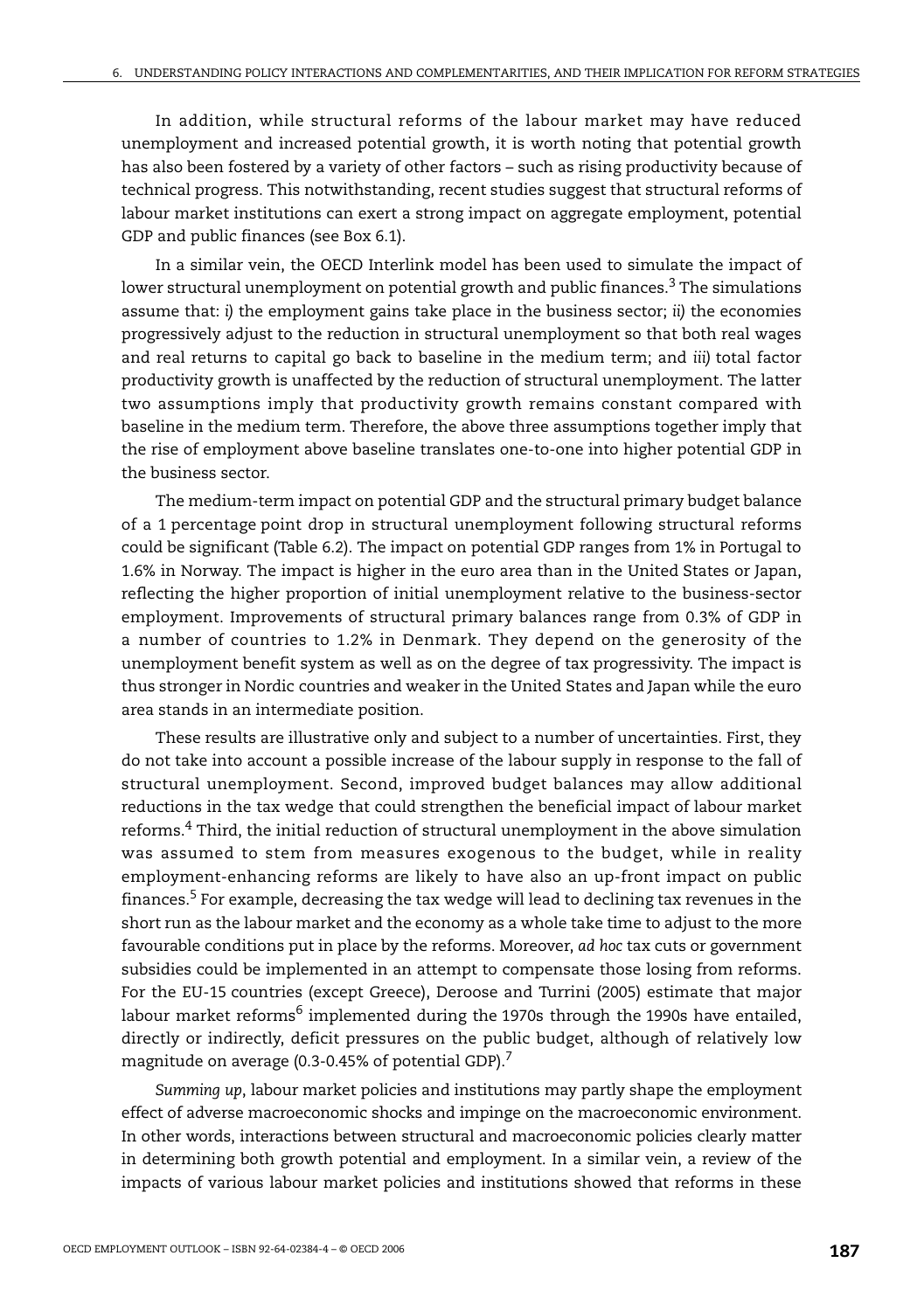#### Box 6.1. **The macroeconomic and public finance impact of labour market reforms: a review of selected studies**

For the United Kingdom, Barrel *et al.* (2003) use an extension of the National Institute of Economic and Social Research (NIESR) model to estimate the macroeconomic and public finance impact of activation policies. The latter take the form of a reduction in the number of lone parents and disabled people claiming benefits by 5%, bringing them into the labour market. Because of the inflow of these (newly active) job-seekers, real wages would go down compared with the baseline, thus lowering unit costs and domestic prices with positive repercussions on external competitiveness. After five years, output would increase by around 0.2% compared with the baseline and employment by 0.4%. The unemployment rate could remain broadly unchanged because higher output could "encourage" additional inflows of individuals into the labour force. Moreover, the new job-seekers might partly displace job prospects for the currently unemployed, *i.e.* they could take up some of the jobs that the current unemployed would have taken up. Despite a constant unemployment rate, the budget balance would improve as a result of higher output.

The NIESR model has also been used to evaluate the economy-wide impact of the New Deal for Young People programme in the United Kingdom, introduced in April 1998 with the objective of reducing long-term unemployment among the youth (White and Riley, 2002). The fall in long-term unemployment resulting from the programme is estimated to have put downward pressure on real wages, thus allowing aggregate demand to expand without rising inflation. Moreover, wage subsidies and direct government employment creation is also seen to have increased labour demand. Because of these policies, GDP growth is estimated to have increased by around 0.1% per annum since the introduction of the programme, compared with baseline. Thanks to lower unemployment and higher employment and consumer spending, government spending decreased and tax receipts increased, so that the actual costs of the programme are estimated at around 40% of the initially estimated costs (around 0.05% of GDP per annum).

In general, the main channel through which structural reforms are expected to have a major macroeconomic impact is through exerting downward wage pressures. For example, Pichelmann and Roeger (2002) simulate the impact for the EU of a reduction of the wedge between market wages and reservation wages – *i.e.* the wages above which workers are willing to take up jobs – sufficient to reduce structural unemployment by 1%. In the short term, this reduction increases labour demand, the more so the higher the price elasticity of aggregate demand. The increase in labour demand eventually translates into higher output by around 0.6% compared with the baseline and higher employment by 0.8% in the EU as a whole, after 10 years. Similar results are obtained by Roeger and In't Veld (2004) by assuming a fall in workers' reservation wage because of a decrease in the unemployment benefit replacement ratio.

In a general equilibrium framework with imperfect competition in both product and labour markets, Bayoumi *et al.* (2004) show that reducing wage mark-ups in the euro area to the US levels would increase both hours worked and per capita GDP by around 3.5% above the baseline, in the medium term. Such policies would also have positive spill-over effects on the US economy because of improvements of its terms of trade.<sup>1</sup>

A fall in structural unemployment thanks to reforms would have a much stronger macroeconomic impact if the rise in employment "encourages" more individuals to search for a job, thus boosting labour force participation. The European Commission (2002c) assumes that reforms reducing structural unemployment by 1 percentage point could also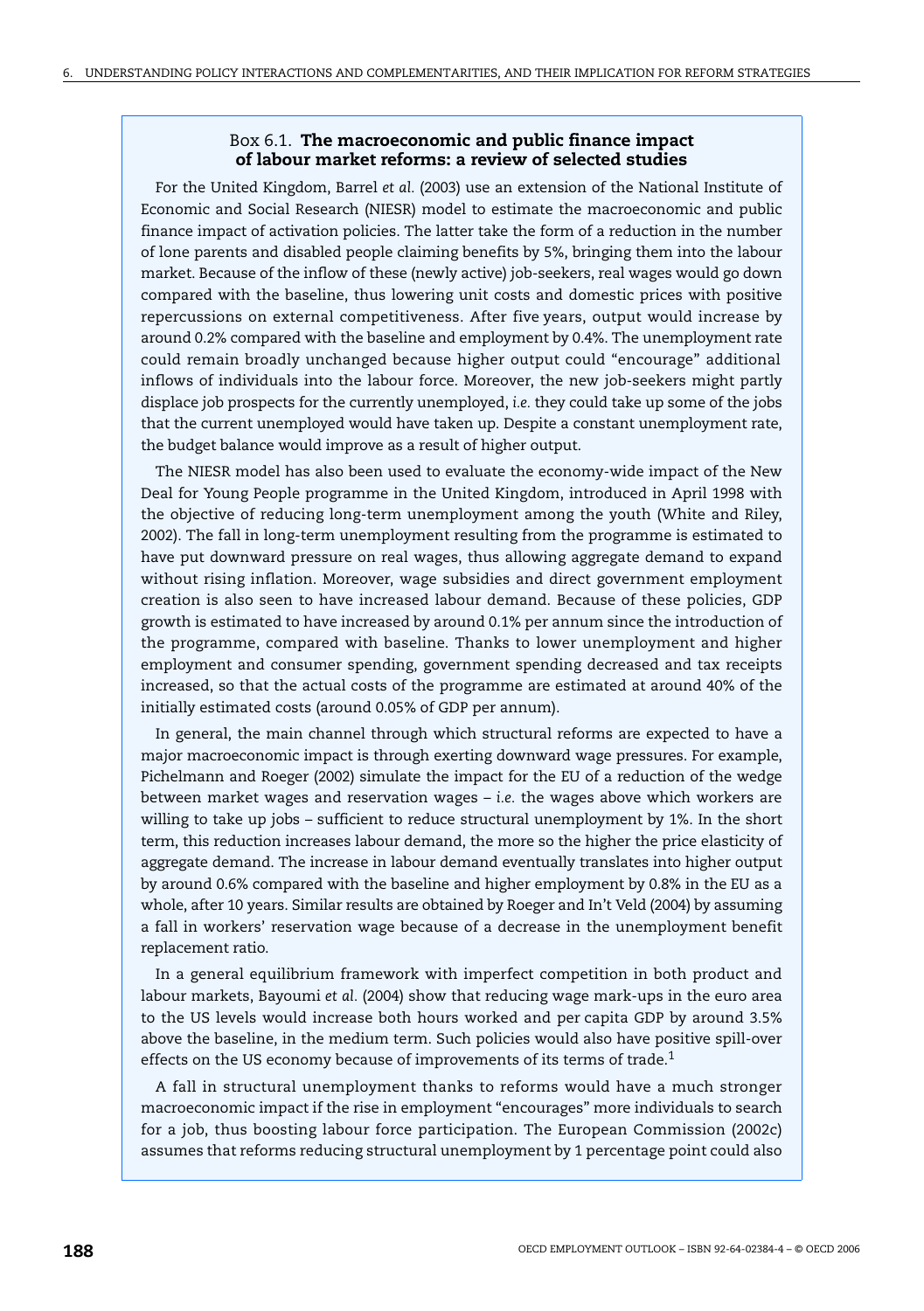#### Box 6.1. **The macroeconomic and public finance impact of labour market reforms: a review of selected studies** *(cont.)*

gradually increase the participation rate in EU countries by 1.5 percentage points. The result would be an increase of employment above the baseline by slightly less than 3.5% after 10 years.2 Johnson and Downes (1994) estimate for Australia that a fall in structural unemployment by 1 percentage point could progressively "encourage" an increase of the labour force by 1.4% in the medium term compared to the baseline. This increase in labour supply would add further downward pressure on before-tax real wages so that both employment and GDP would rise by 2.5 percentage points above the baseline.

- 1. Bayoumi *et al.* (2004) also show that reducing the price mark-ups in the euro area to US levels would lead to even bigger benefits as it would increase hours worked by 4.5% and per capita GDP by around 8.5% compared with the baseline. Positive spill-over effects on the US economy would also be higher. The authors estimate that reductions of both price and wage mark-ups in the euro area towards US levels would halve the difference in per capita GDP between the United States and the euro area.
- 2. The European Commission (2002c) also assumes that the average productivity of new employees is 80% of that of existing workers. Therefore, the increase in GDP compared to the baseline (2% after 10 years) would be lower than the rise in employment.

| Percentage points     |                            |                                                 |  |  |
|-----------------------|----------------------------|-------------------------------------------------|--|--|
|                       | Potential GDP <sup>a</sup> | Cyclically adjusted budget balance <sup>b</sup> |  |  |
| Australia             | 1.2                        | 0.3                                             |  |  |
| Austria               | 1.2                        | 0.3                                             |  |  |
| Belgium               | 1.3                        | 0.8                                             |  |  |
| Canada                | 1.4                        | 0.5                                             |  |  |
| Denmark               | 1.5                        | 1.2                                             |  |  |
| Euro area             | 1.3                        | 0.6                                             |  |  |
| Finland               | 1.5                        | 0.9                                             |  |  |
| France                | 1.4                        | 0.6                                             |  |  |
| Germany               | 1.2                        | 0.6                                             |  |  |
| Greece                | 1.3                        | 0.6                                             |  |  |
| Iceland               | 1.3                        | 0.6                                             |  |  |
| Ireland               | 1.2                        | 0.4                                             |  |  |
| Italy                 | 1.3                        | 0.6                                             |  |  |
| Japan                 | 1.1                        | 0.3                                             |  |  |
| Netherlands           | 1.2                        | 0.8                                             |  |  |
| New Zealand           | 1.2                        | 0.5                                             |  |  |
| Norway                | 1.6                        | 1.0                                             |  |  |
| Portugal              | 1.0                        | 0.4                                             |  |  |
| Spain                 | 1.3                        | 0.5                                             |  |  |
| Sweden                | 1.5                        | 1.0                                             |  |  |
| Switzerland           | 1.1                        | 0.3                                             |  |  |
| <b>United Kingdom</b> | 1.3                        | 0.7                                             |  |  |
| <b>United States</b>  | 1.2                        | 0.3                                             |  |  |

#### Table 6.2. **Medium-term impact of a 1 percentage-point reduction in structural unemployment on potential growth and budget balance**

*a)* In the business sector.

*b)* Deviation in percentage points from levels in medium term scenario of OECD (2005), *OECD Economic Outlook*, No. 77, June, Paris.<br>Source: OECD simulations (see text).

*Source:* OECD simulations (see text). Statlink: *http://dx.doi.org/10.1787/*852742673375

areas can have significant beneficial macroeconomic effects. In turn, this can provide a basis for further reforms and set in motion a "virtuous" circle, whereby earlier reforms create the fiscal conditions for enacting further reforms.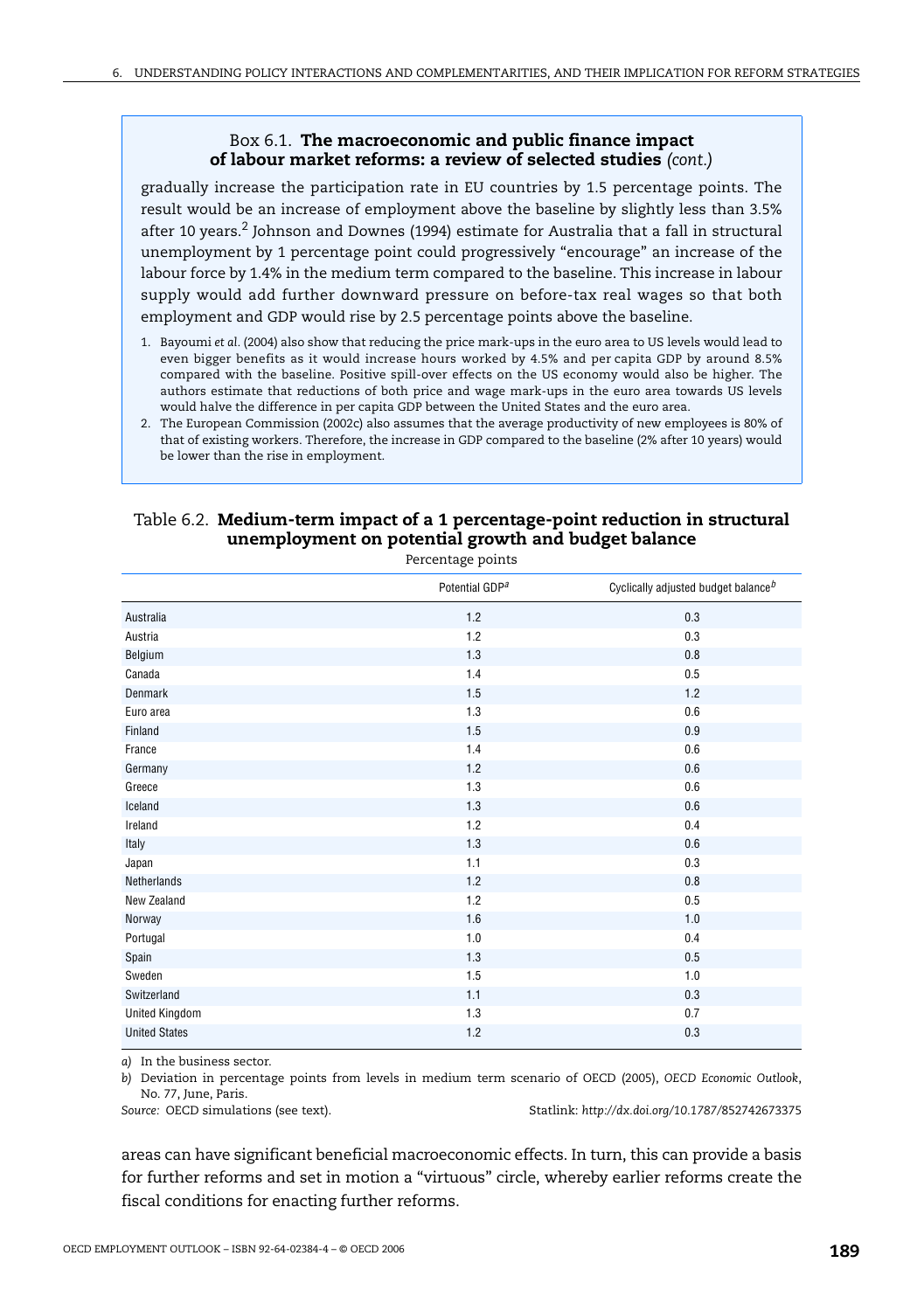#### **2. Policy interactions and packages**

The 1994 Jobs Strategy recommendations encompassed a broad range of policy prescriptions on labour market issues, but left the question of the precise balance between the different policy planks open. However, it was sometimes interpreted as endorsing the view that there was only one right institutional configuration for achieving good employment outcomes (see for instance Freeman, 2005).

The 1994 Jobs Strategy stressed the importance of co-ordinating policy planks in a number of labour market areas, but it did not elaborate much on the implication of possible interactions between labour- and product-market policies and institutions. Since then, there has been an increasing body of empirical evidence about the existence of such interactions. Chapter 3 of this report also points to apparent interactions between and among policies and institutions (*e.g.* some countries have achieved high employment despite offering generous unemployment benefits, by combining high replacement rates with certain forms of employment protection and a strong emphasis on activation policies). Accordingly, the employment outcomes of some policies and institutions may mutually reinforce or, on the contrary, offset each other. This does not necessarily call into question the intrinsic effect that individual policy planks may have on labour market performance, but may partly explain why countries with different policy settings appear to achieve similar employment outcomes.

#### *2.1. Existing policy packages and employment performance*

Cross-country panel regression studies, notably Bassanini and Duval (2006), show that there is a relationship between policies and employment outcomes. However, such findings are valid for the "average" country, which leaves open the possibility that countries may achieve equally good results by following different strategies. The question then arises as to how, in practice, countries can take advantage of possible synergies or compensating mechanisms between policies and institutions, so as to implement coherent policy packages.

As a first approximation, simple statistical techniques are used to identify empirical regularities in the data without any theoretical priors regarding the functioning of labour markets (see Annex 6.A1). This descriptive analysis, though not implying any causality links, suggests that four different regimes of labour market functioning can be identified within the OECD area, at the beginning of the 2000s (see Table 6.3):

- First, and in line with the base-case estimates described in Chapter 7, less strict product market regulation and relatively low tax wedges and unemployment benefits are associated with good labour market performance in a number of English-speaking countries. In addition, the latter tend to exhibit relatively light employment protection legislation and low-to-moderate expenditures on active labour market programmes. Union density as well as collective bargaining coverage tend to be below average in these countries.
- Second, some European countries appear to achieve equally good employment outcomes with extremely different policy settings. These countries tend to be characterised by centralised and co-ordinated systems of industrial relations, with a high degree of coverage of collective agreements and often strong emphasis on social dialogue (Auer, 2000). Unemployed workers benefit from a solid and comprehensive safety net, where relatively generous unemployment benefits go hand-in-hand with solid activation strategies. On the demand-side, these countries tend to exhibit, on average, relatively less strict product market regulations and moderate to high levels of tax-wedges and employment protection.<sup>8</sup>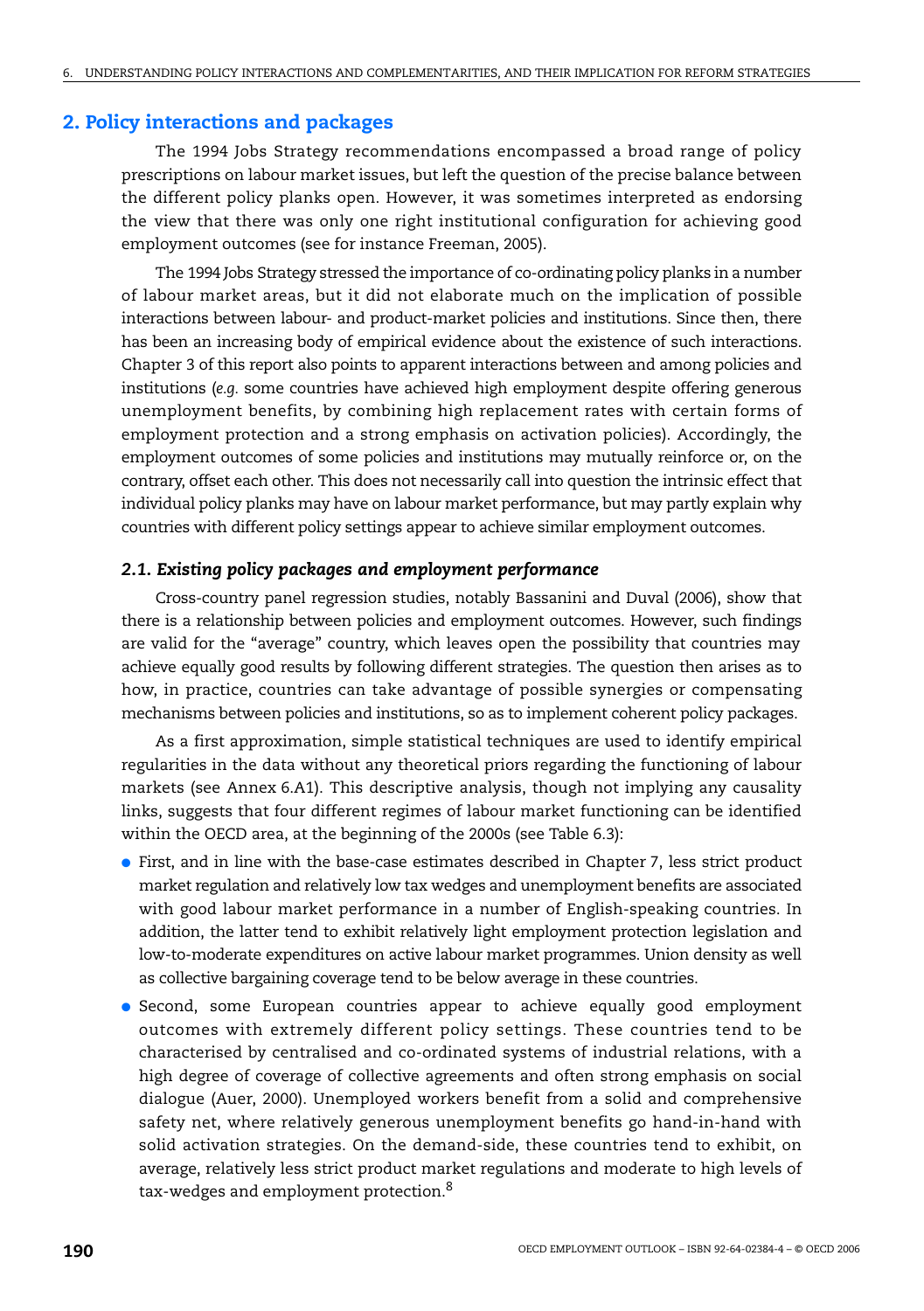|                                                           | <b>OECD</b><br>unweighted<br>average | High employment outcomes                     |                                                                  | Low employment outcomes                                                    |                                                             |
|-----------------------------------------------------------|--------------------------------------|----------------------------------------------|------------------------------------------------------------------|----------------------------------------------------------------------------|-------------------------------------------------------------|
|                                                           |                                      | English-speaking<br>countries.<br>mainly $b$ | North European<br>countries,<br>mainly <sup><math>c</math></sup> | Countries<br>of continental<br>and southern<br>Europe, mainly <sup>d</sup> | Countries<br>of eastern<br>Europe <sup><math>e</math></sup> |
| Employment protection legislation                         | 2.01                                 | 1.38                                         | 2.13                                                             | 2.71                                                                       | 1.83                                                        |
| Generosity of unemployment benefit system <sup>t</sup>    | 27.81                                | 18.23                                        | 39.86                                                            | 36.17                                                                      | 9.69                                                        |
| Active labour market programmes <sup><math>g</math></sup> | 29.25                                | 15.76                                        | 64.14                                                            | 25.84                                                                      | 3.46                                                        |
| Tax wedge <sup>h</sup>                                    | 27.10                                | 18.54                                        | 27.42                                                            | 34.33                                                                      | 32.43                                                       |
| Union coverage                                            | 59.96                                | 30.75                                        | 83.33                                                            | 82.57                                                                      | 38.33                                                       |
| Union co-ordination                                       | 2.88                                 | 1.88                                         | 3.92                                                             | 3.79                                                                       | 1.33                                                        |
| Product market regulation                                 | 1.42                                 | 1.20                                         | 1.28                                                             | 1.55                                                                       | 1.97                                                        |
| Employment rate                                           | 67.11                                | 70.92                                        | 71.91                                                            | 62.54                                                                      | 58.00                                                       |
| Unemployment rate                                         | 7.47                                 | 5.30                                         | 4.79                                                             | 8.97                                                                       | 15.12                                                       |
| Total LMP expenditures'                                   | 1.86                                 | 0.98                                         | 2.68                                                             | 2.60                                                                       | 0.82                                                        |
| of which: ALMP expenditures/                              | 0.76                                 | 0.39                                         | 1.31                                                             | 0.94                                                                       | 0.25                                                        |
| Income inequalities (Gini index) <sup>k</sup>             | 29.35                                | 31.50                                        | 25.58                                                            | 29.85                                                                      | 31.35                                                       |
| Relative poverty rate <sup>/</sup>                        | 9.64                                 | 11.78                                        | 7.77                                                             | 9.86                                                                       | 7.05                                                        |

#### Table 6.3. **Four different regimes of labour market functioning***<sup>a</sup>*

*a)* This country classification is derived from a Principal Component Analysis (see Annex 6.A1), a simple statistical technique which helps to identify existing combinations of policy settings and to highlight similarities and differences across countries. However, some countries are barely representative of the group of countries to which they belong, being close to the frontier between two regimes of labour market functioning. This is for instance the case for Austria, Finland, Germany, Ireland, Japan, Korea, Portugal, Sweden and Switzerland, as shown in the Annex 6.A1.

- *b)* This group of countries includes Australia, Canada, Japan, Korea, New Zealand, Switzerland, the United Kingdom and the United States.
- *c)* This group of countries includes Austria, Denmark, Ireland, the Netherlands, Norway and Sweden.
- *d)* This group of countries includes Belgium, Finland, France, Germany, Italy, Portugal and Spain.
- *e)* This group of countries includes the Czech Republic, Poland and the Slovak Republic.
- *f)* Average unemployment benefit replacement rate across two income situations (100% and 67% of APW earnings), three family situations (single, with dependent spouse, with spouse in work), over a five-year period of unemployment.
- *g)* ALMP expenditures per unemployed workers as a percentage of GDP per capita.
- *h)* Tax wedge between the labour cost to the employer and the corresponding net take-home pay of the employee for a couple with a dependent spouse and two children earning 100% of APW earnings.
- *i)* Total expenditures on active and passive measures as a percentage of GDP.
- *j)* ALMP expenditures as a percentage of GDP.
- *k)* Gini index for total population. Not available for Korea and the Slovak Republic.
- *l)* Calculated as the proportion of the population with income below 50 % of the current median income. Not available for Korea and the Slovak Republic.

*Source:* See Bassanini and Duval (2006).

Statlink: *http://dx.doi.org/10.1787/*734081116461

- Third, labour market performance is below the OECD average in a number of countries of continental and southern Europe, which stand out for having relatively high tax-wedges and stringent employment protection and product market regulations, while devoting less emphasis to activation policies than is the case in the previous group of countries – despite the fact that some of them have generous unemployment benefit systems. In addition, the coverage of collective agreements tends to be high and, in most cases, supported by important legal extension mechanisms (Brandt *et al.*, 2005).
- Fourth, in transition economies of eastern Europe, poor employment outcomes are associated with, on average, very low expenditures on both active and passive labour market programmes, but high tax wedges and relatively stringent employment protection and product market regulations. By contrast, trade unions play a relatively minor role in these countries.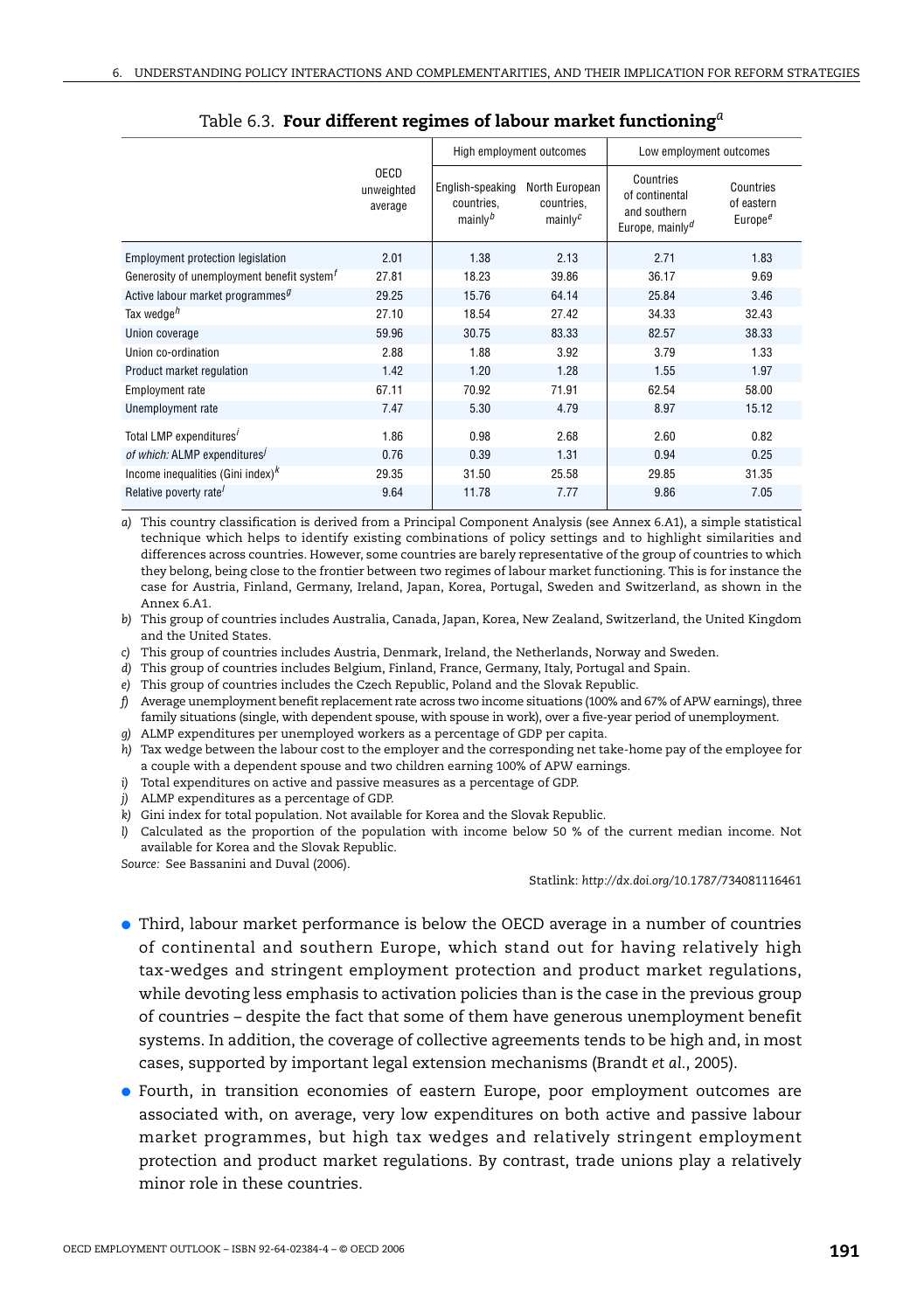While this four-way classification of countries bears a distinct resemblance to previous analyses (see for example Esping-Anderson, 1990; and more recently, Sapir, 2005), it is worth noting that such broad classifications are somewhat arbitrary. In particular, they rely on a limited set of policy indicators, which do not account for important – but difficult to measure – aspects of the labour market framework, as for instance, the integration of active and passive policies. Moreover, the present classification does not account for policy changes and progress achieved in a number of countries over the recent years and, more generally, it does not allow to link employment outcomes to policy changes.

This notwithstanding, two striking facts emerge from Table 6.3 when looking at the two groups of countries with good labour market performance. First, on average, extremely different degrees of "interventionism" in almost each selected policy area (with the exception of product market regulation) may lead to very similar employment and unemployment rates. This suggests that there is not a single road for achieving good employment performance. Second, the approach of the second group of countries (North European countries) has a clear budgetary cost. In these countries, governments spend on both active and passive employment measures about 2.5 times more, as a percent of GDP, than is the case in countries belonging to the first group (mainly Englishspeaking countries). And, as regards active measures only, expenditures are more than three times higher. On the other hand, income inequalities as well as relative poverty rates appear to be lower than in the first group of countries.

#### *2.2. Policy interactions*

Obviously, it is not possible to draw policy conclusions on the basis of the above simple associations and more sophisticated analysis is needed to deliver clearer conclusions. To this end, econometric research has been carried out in search for robust interactions between policies and institutions on the one hand, and employment outcomes on the other. Chapter 7 presents empirical findings on interactions and complementarities between specific combinations of policies and identifies several important examples.

More generally, there is evidence that *any* reform that increases employment is likely to be complementary with *all* other employment-enhancing reforms.9 In other words, the impact of a reform will be low (high) if all institutions are adverse (favourable) to employment, no matter which exact combination of institutions is responsible for the adverse (favourable) pattern. Bassanini and Duval (2006) show that taxes, unemployment benefits, product market regulation and union density are complementary with one another. For example, Table 6.4 simulates the additional gain that would be obtained by undertaking jointly two reforms that would each reduce unemployment by 1 percentage point if implemented separately.<sup>10</sup> All possible combinations of two such reforms, while keeping an unchanged policy stance as regards to the other two, yield a total reduction of unemployment between 2.25 and 2.37 percentage points for the "average" OECD country, instead of 2 percentage points when interaction effects are not taken into account. In other words, policy complementarities are estimated to amplify the unemployment effects of separate reforms by 12% to 19%.

The following main findings seem to emerge from the quantitative analysis of the impact of institutions and policies on labour market performance:

● Several policies and institutions that affect mainly the demand-side (*e.g.* the tax wedge and product market regulation) appear to have unambiguous negative effects on labour market performance.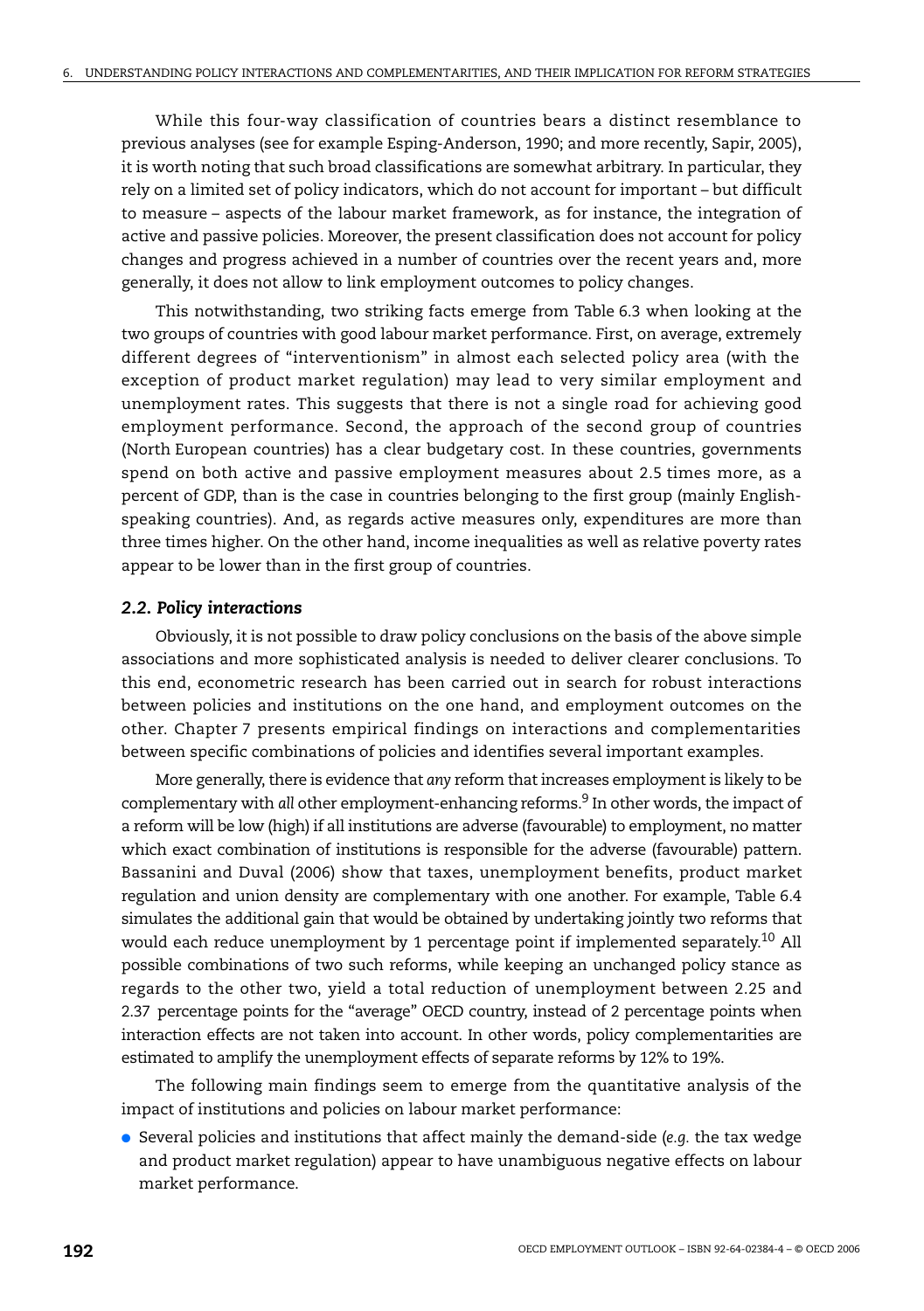|                           | Unemployment benefits | Tax wedge | Union density | Product market regulation |
|---------------------------|-----------------------|-----------|---------------|---------------------------|
| Unemployment benefits     |                       |           |               |                           |
| Tax wedge                 | $-0.30$               |           |               |                           |
| Union density             | $-0.37$               | $-0.26$   |               |                           |
| Product market regulation | $-0.36$               | $-0.25$   | $-0.33$       |                           |

#### Table 6.4. **Simulated effect of reform complementarities**

*Note:* The table shows the reduction in unemployment (in percentage points) that would be obtained from the combined reform of each of the indicated pairs of institutions, in excess of the sum of the unemployment reductions implied by each reform taken in isolation. As a standardisation, reforms are set in such a way that each of them, taken in isolation, would bring about 1 percentage-point drop in the unemployment rate for the average country. *Source:* Bassanini and Duval (2006).

Statlink: *http://dx.doi.org/10.1787/*522115275005

- Different combinations of supply-side policies deliver similar employment outcomes. More specifically, a policy mix with low unemployment benefits and low investment in active labour market programmes appears to perform no better than a policy mix with high unemployment benefits and high investment in active labour market programmes, combined with tight monitoring of job-search behaviour.
- There is some evidence that comprehensive structural reforms yield greater employment gains than separate, "piece-meal" reforms, although the magnitude of such policy complementarities is found to be moderate for the average OECD country.

Thus, the analysis suggests the existence of two broad alternative employmentenhancing reform strategies that, by and large, resemble each other in terms of demand-side policies, but differ with respect to supply-side policies. All strategies not geared at substantially removing barriers from the demand-side (*e.g.* barriers to competition) appear to be unambiguously suboptimal. In one of these successful strategies (well represented by a handful of English-speaking countries), reforms are designed to strengthen market mechanisms on both demand- and supply-side. In the other successful strategy, *substantial* removal of barriers from the demand-side is coupled with an "interventionist" policy on the supply side, with relatively generous active and passive programmes, which are nonetheless integrated to contain disincentive effects. This approach is well represented by certain European countries, such as Denmark and to a lesser extent, the Netherlands. In both countries, moderately-low product market regulations do not constitute major barriers to competition, but tax-wedges remain relatively high. That said the distortionary effects of labour taxes may be lower in these economies, where centralised and co-ordinated systems of industrial relations may allow workers to recognise the linkage between the taxes that they pay and the benefits that they receive (Summers *et al.*, 1993). And, for similar reasons, generous unemployment benefits are less likely to translate into excessive wage claims since trade unions may well internalise outsider interests in wage negotiations.

The latter approach, however, while offering more room for manoeuvre to guarantee high degrees of social protection and small income inequality, involves large public expenditures that must be financed. For this reason, it is unlikely to be viable in countries where the tax pressure is already high, without major and successful efforts to improve the efficiency of public spending. Furthermore, the feasibility of each reform strategy might also depend on political-economy considerations, including the quality of industrial relations, that will be discussed in the next section.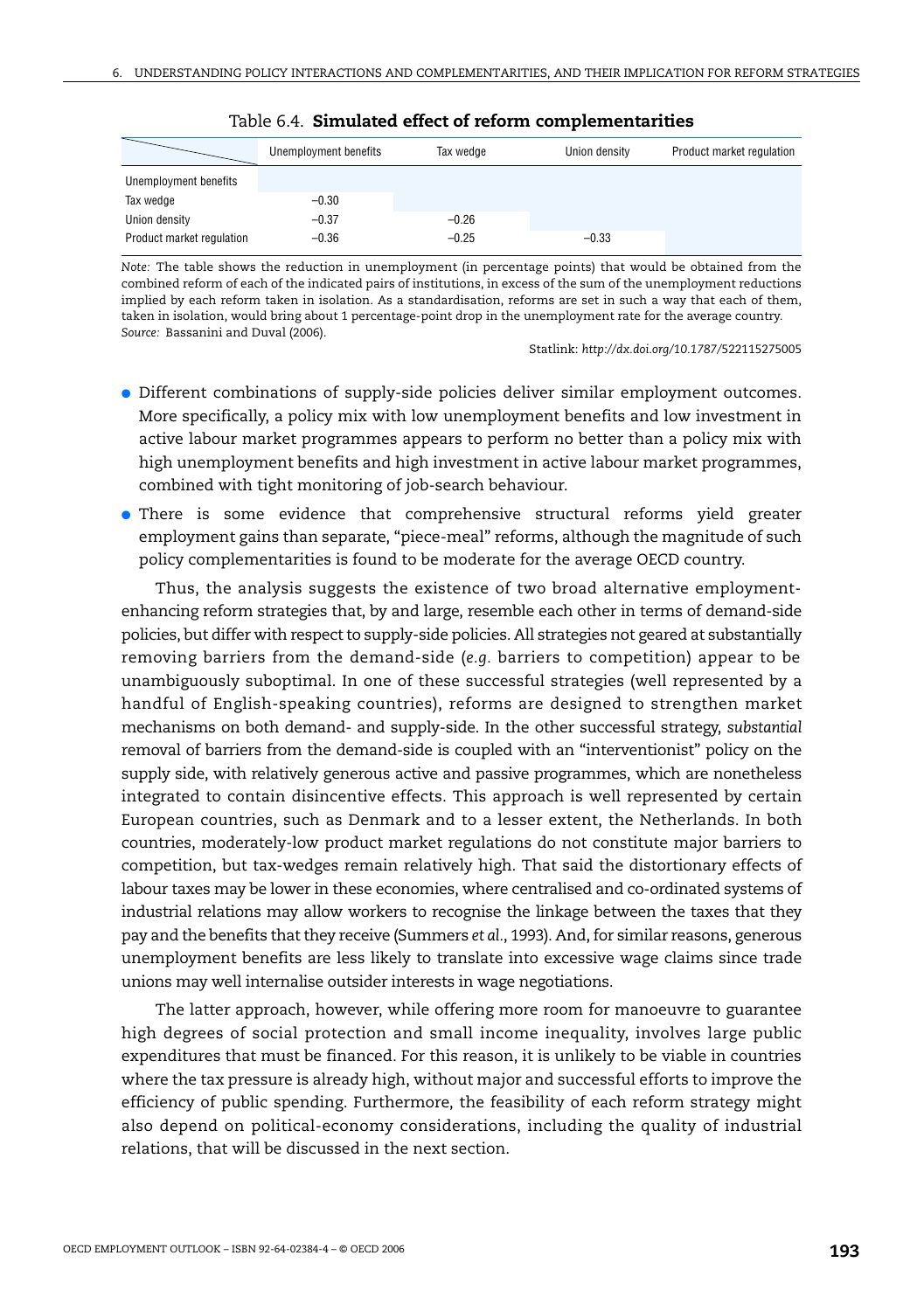#### **3. Political economy of reforms**

Most labour market institutions were first introduced with the aim of enhancing workers' welfare and improving employment conditions, influencing both the way total income is shared between different socio-economic groups and employment outcomes (see *e.g.* the seminal work by Layard *et al.*, 1991). In this section, the political economy of reforms will be discussed as part of this general framework of labour market analysis. Important considerations, more specifically related to political and social sciences, will be largely ignored, as they lie outside of the scope of this report.

Heterogeneity in the population and the existence of different interest groups appear crucial to explaining political resistance to structural reforms (Alesina and Drazen, 1991). Some groups of individuals or enterprises may end up worse off as a result of product or labour market reforms, even as others benefit from new institutional arrangements and overall efficiency improves. This heterogeneity in the distribution of the benefits and costs means that the political viability of a reform depends on the relative political influence of the potential winners and losers.

In addition to this "distributional" effect, costs and benefits of structural reforms may arise at different points in time and through more or less direct channels. As an illustration, a recent study from the IMF suggests that labour market "deregulation" tends to increase unemployment in the short run and reduce it in the long run. More precisely, the unemployment rate would start to decrease two years after the introduction of policy changes and the beneficial effects of the measures would take several years to fully materialise (International Monetary Fund, 2004). In a similar vein, Elmeskov *et al.* (1998) underline that in a number of OECD countries that began introducing labour market reforms in the early to mid-1980s, structural unemployment fell over the entire subsequent decade. In this respect, the idea that people tend to be more confident about the direct or short-term effects of policies than about the indirect or long-term ones is relatively widespread (Bean, 1998; Blanchard, 2004; Saint-Paul, 2004). Thus, this "timing/perception" effect may also impinge on the political feasibility of reforms.

#### *3.1. Distributional and timing effects*

Both the distributional and the timing effects of structural reforms may vary depending on the institution or policy considered. This probably explains why implementation has been uneven across different components of the 1994 Jobs Strategy reform agenda, even as most OECD countries have undertaken reforms in line with at least some of the policy guidelines during the past decade (see Chapter 3).

#### *Reform patterns and the number of potential losers*

Governments have been particularly reluctant to introduce policy changes in areas such as employment protection legislation for permanent contracts or wage-setting systems. Such reforms are likely to be faced with strong opposition since the resulting costs arise before the benefits and mostly affect incumbent employees, *i.e.* the majority of voters. Indeed, policy changes in these areas imply weaker job security and the risk of income losses, which appear as soon as the reform is enacted. By contrast, the beneficial job creation effects only emerge gradually. And while such structural reforms may benefit the incumbent employees, insofar as some of them may lose their job in the future, they are unlikely to look that far ahead.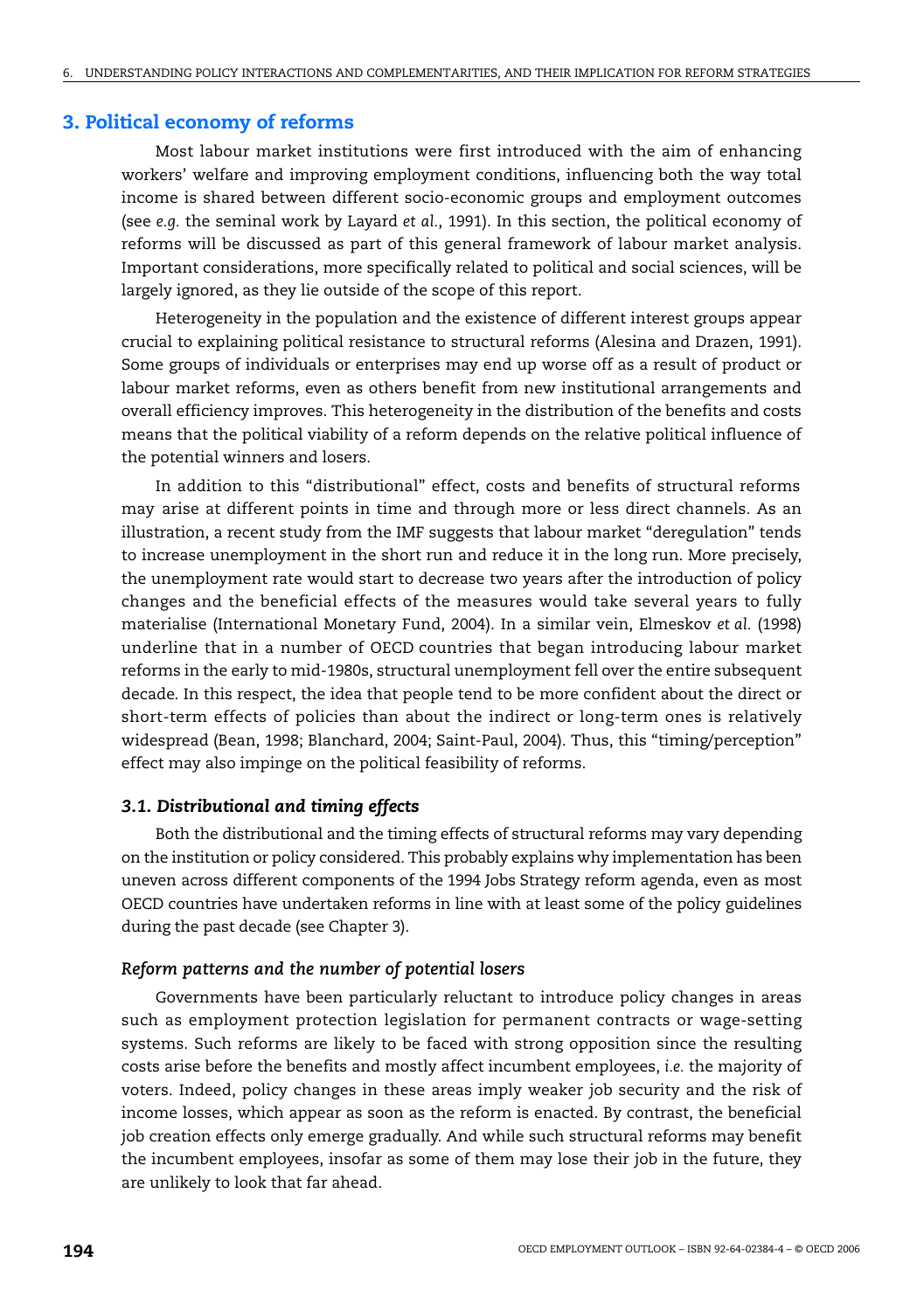Likewise, governments have been hesitant to prohibit employers from using mandatory retirement – in countries where such practices exist. Indeed, it may be in the interest of individual employers to terminate workers' contracts after a certain age – even though these workers may wish to carry on working and may have the skills to do so. Such practices, however, run counter the overarching objective of postponing retirement in line with improved longevity, which would benefit the economy and society as a whole.

Moreover, uncertainty about the reform effects may reduce the political acceptance of new institutional arrangements. This is especially the case when reforms are not perceived as being well designed and when the rationale for reforming is not clearly explained. Moreover, there may be a bias toward the status quo and against reform whenever the individual gainers and losers – or at least some of them – cannot be identified beforehand (Fernandez and Rodrik, 1991).<sup>11</sup>

Structural reforms, from which costs arise first whereas benefits come later, may encounter less political opposition if the burden of the policy change is borne initially by the unemployed. The latter are less likely than employers or incumbent employees to form a political majority capable of blocking the reform, since they are less numerous and often less organised.

By contrast, labour tax reductions tend to be more widely accepted by the population. This is probably why many countries have undertaken reforms in this policy area during the past decade. Even if the expected beneficial effects may take time to materialise, these measures entail no explicit or immediate costs for any category of workers or employers. They primarily impact on public finances. Thus, the government may be seen as the main loser while the burden of the reform remains virtually a shadow cost for the population as a whole. Indeed, whereas these measures are likely to imply reductions in public expenditure in the future or tax increases in some other areas, funding issues involve the complex process of the overall public budget balance, and they rarely emerge in an explicit manner in the public debate at the very beginning of the reform.

#### *The role of special interest groups*

Generating consensus for reforms may also suffer from the "collective action" problem that the costs of reforms are concentrated on relatively small and well-organised target groups, while the benefits tend to be diffused over a larger but more heterogeneous electorate (Olson, 1965). Indeed, a diverse array of groups, including groups of bureaucrats, entrepreneurs and workers, may oppose structural reforms in order to preserve their own interests:

- Public sector reforms such as reorganisation or contracting out of public services can represent a threat to the interests of certain public employees. A study for Norway by Rattso and Sorensen (2004) finds that public employees are less likely to support reform in the public sector than the rest of the population. The probability of such reforms taking place in a particular area was found to be negatively related to the share of public employees in that area.
- As regards product market regulation, special interest groups or lobbies may contribute to shape the regulatory framework by either exerting direct control or lobbying politicians and government officials that take decisions in this domain. As noted by Nicoletti (2005), there are sometimes close ties between natural monopoly industries – such as energy, telecommunications or railways – and local or central governments. And in more competitive industries – such as road freight, retail distribution or professional services – trade associations have been often able to develop effective lobbying groups.<sup>12</sup>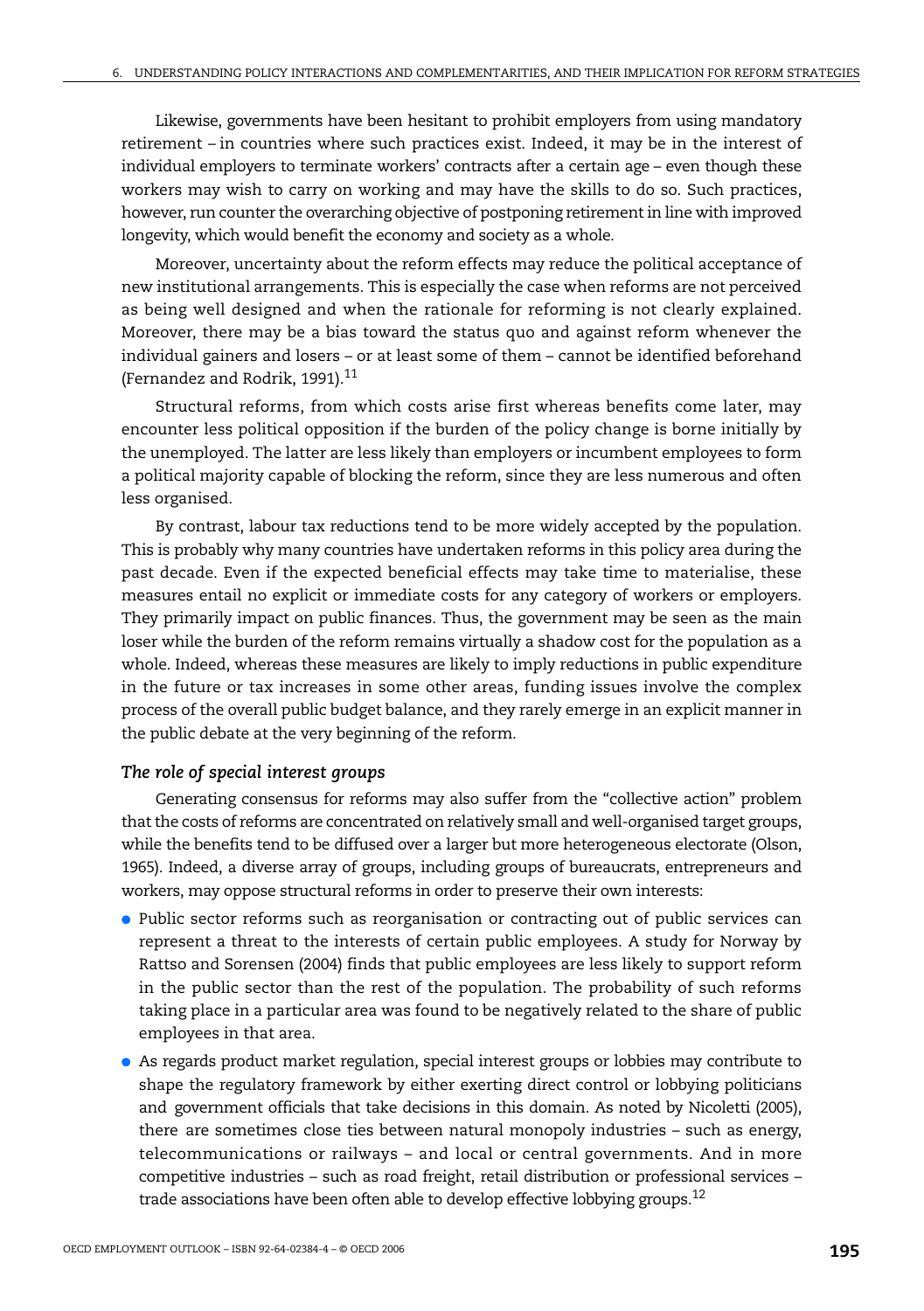● Minimum wages provide another case in point. While minimum wage legislation directly affects a minority of incumbent employees, reforms in this area may be seen as giving priority to efficiency criteria over equity concerns and are likely to be strongly opposed by trade unions.

More generally, as far as labour market institutions are concerned, the quality of industrial relations and the extent to which trade unions and employer organisations share common views on how the labour market functions and are able to agree on common objectives may play a key role as regards labour market performance in general, and the political feasibility of reforms in particular. Indeed, Blanchard and Philippon (2004) suggest that the quality of labour relations, *i.e.* the quality of the dialogue that firms and unions have, may partly explain the evolution of unemployment across European countries over the past 30 years. To take another example, Auer (2000) underlines that, in Denmark, Ireland and the Netherlands, the employment recovery achieved over the 1990s went hand-in-hand with greater emphasis on social dialogue. In these countries, centralised and co-ordinated systems of industrial relations, involving strong co-operation between social partners and the government, may have helped, at least in part, to pass key reforms in a way which aligned different interests of specific groups with the interests of society and the economy as a whole. As a consequence, social partners have been engaged in policy changes that have not always been easy to accept by all parties concerned (see Box 6.2).

#### *3.2. The role of policy design in overcoming adverse distributional and timing effects*

Governments have followed different strategies to cope with potential political opposition to reform. Partial reforms at the first stage of the process may have been more or less successful in gathering political support for further and deeper policy changes. In most cases, reforms were introduced gradually, taking advantage of potential compensating mechanisms and political complementarities between different policies and institutions.

#### *Partial reforms: reforming at the margin as a way to implement further and deeper policy changes*

To avoid conflicts with key constituencies, governments may first introduce reforms at the margin of the core labour market while keeping existing institutional arrangements for incumbent employees virtually intact. This tends to reinforce labour market duality, which in turn may gradually build up public support for subsequent reforms to core labour market policies and institutions. Reforms of employment protection legislation (EPL) that were implemented in a number of OECD countries over the past few decades are a typical example of such a strategy (Saint-Paul, 2000; Dolado *et al.*, 2002). As discussed in Sub-section 3.3 of Chapter 3, the most prevalent path of reform consisted in facilitating the use of fixed-term contracts and/or the recourse to workers hired from temporary agencies while leaving existing provisions for permanent or regular workers virtually unchanged. As a result, in countries where dismissal laws for permanent workers were overly restrictive, notably in Portugal and Spain, the share of temporary workers in total employment grew markedly, which seems to have paved the way for subsequent reforms to EPL for permanent workers (Box 6.3). In the specific case of the Spanish EPL reforms, Dolado *et al.* (2002) clearly show that, as from 1993 (and until 1998), the ratio of employees under permanent or regular contracts relative to the whole labour force was lower than 0.5, which may have opened a "window of opportunity" for the reform that later took place. However, it is worth noting that in both countries, dismissal laws have remained fairly strict by OECD standards and still are associated with a comparatively high degree of labour market duality.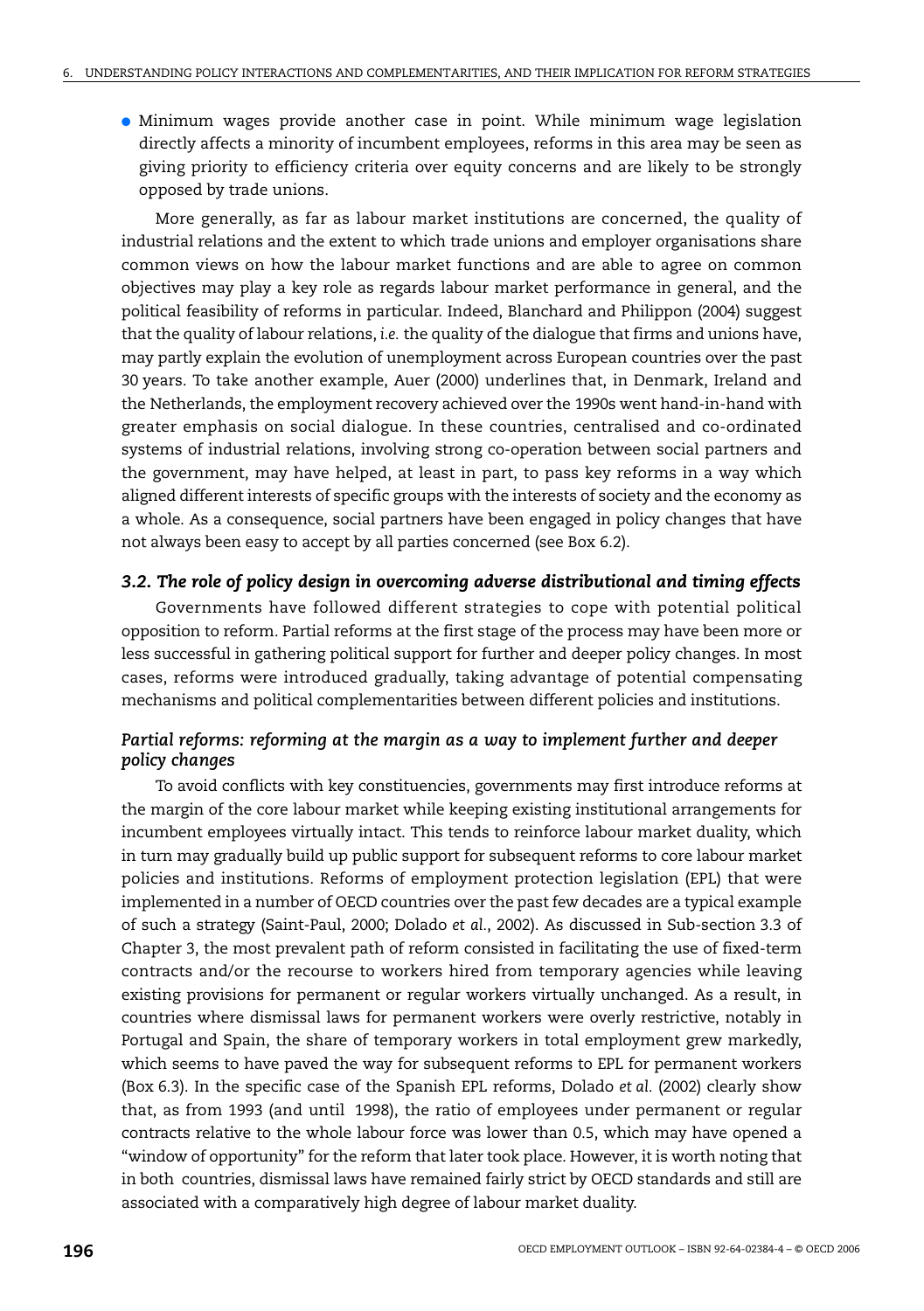#### Box 6.2. **The quality of industrial relations and the political feasibility of structural reforms: selected examples of Denmark, Ireland and the Netherlands**

In Denmark, Ireland and the Netherlands, concerted efforts by governments and the social partners led to the conclusion of social pacts: the first was concluded in 1982 in the Netherlands (the Wassenaar Agreement), followed by the "Declaration of Intent" in Denmark and the "Programme for National Recovery" in Ireland, both signed in 1987. As noted by Auer (2000), underlying these pacts, was the willingness of the partners to tackle the problems facing the economy through a concerted approach based on wage moderation and a boost in competitiveness, while maintaining but reforming the Welfare State.

In Ireland, wages have been co-ordinated through a series of Central Agreements involving the trade unions and employers (as from 1987). At the core of these agreements has been the acceptance by trade unions of relatively modest increases in wages. In return, the government agreed to reduce the tax burden on workers, allowing take-home pay to rise faster than otherwise (Glyn, 2005).\* In the Netherlands, as part of the Wassenaar Agreement, trade unions agreed to give up wage indexation and to moderate wage claims. Along the same line, the statutory minimum wage was cut by 3% in 1984 and then frozen until 1989. In compensation, employers agreed to expand the opportunity for part-time work (Nickell and van Ours, 2000). In Denmark, trade unions have agreed to changes in welfare systems which have not always been in the short-term interests of their members. For instance, unemployment benefit duration was reduced from nine to four years over the period 1994-1999. Likewise, in the Netherlands, as from the late 1980s, the legislation concerning sanctions for unemployment benefits was significantly tightened, leading to an increase in the number of benefit sanctions from 27 000 in 1987 to 140 000 in 1994. As from the mid-1990s, unemployment benefit administration was also tightened in Ireland and activation measures were introduced (OECD, 2003a, Chapter 4).

\* However, these agreements have taken place against an environment where union power was waning in the private sector due to the increased importance of international, and foot-loose, companies in the Irish economy so it is not clear if social dialogue *per se* was the critical factor.

#### *Looking for compromise: offering compensations*

Governments should be able to overcome the resistance of potential losers from reforms by implementing compensating schemes, as for instance, in the spirit of the recent Austrian reform of severance pay legislation. In this country, the employer is no longer required to provide a compensation at the time of dismissal. Instead, employers have to pay a monthly contribution into "individual severance accounts", which can be cashed by the worker at the time of dismissal. The new system helps ensure adequate income security for workers, while at the same time facilitating job mobility (see Sub-section 3.3 of Chapter 3).

There is also tentative evidence that workers tend to feel more secure in countries that spend more on passive and/or active labour market measures, while overly stringent EPL does not necessarily increase workers' perception of employment security (see OECD, 2004a, Chapter 2). Thus, successful activation strategies could pave the way for EPL reforms in building up a comprehensive and effective safety net for job losers. However, designing an effective and coherent system of active measures may require considerable fine-tuning. Thus, deep reforms to overly generous unemployment benefit systems that entail significant cuts in benefit levels or duration are likely to gather more political support if they are implemented gradually and include temporary "welfare compensating" schemes, as in Denmark (Box 6.4).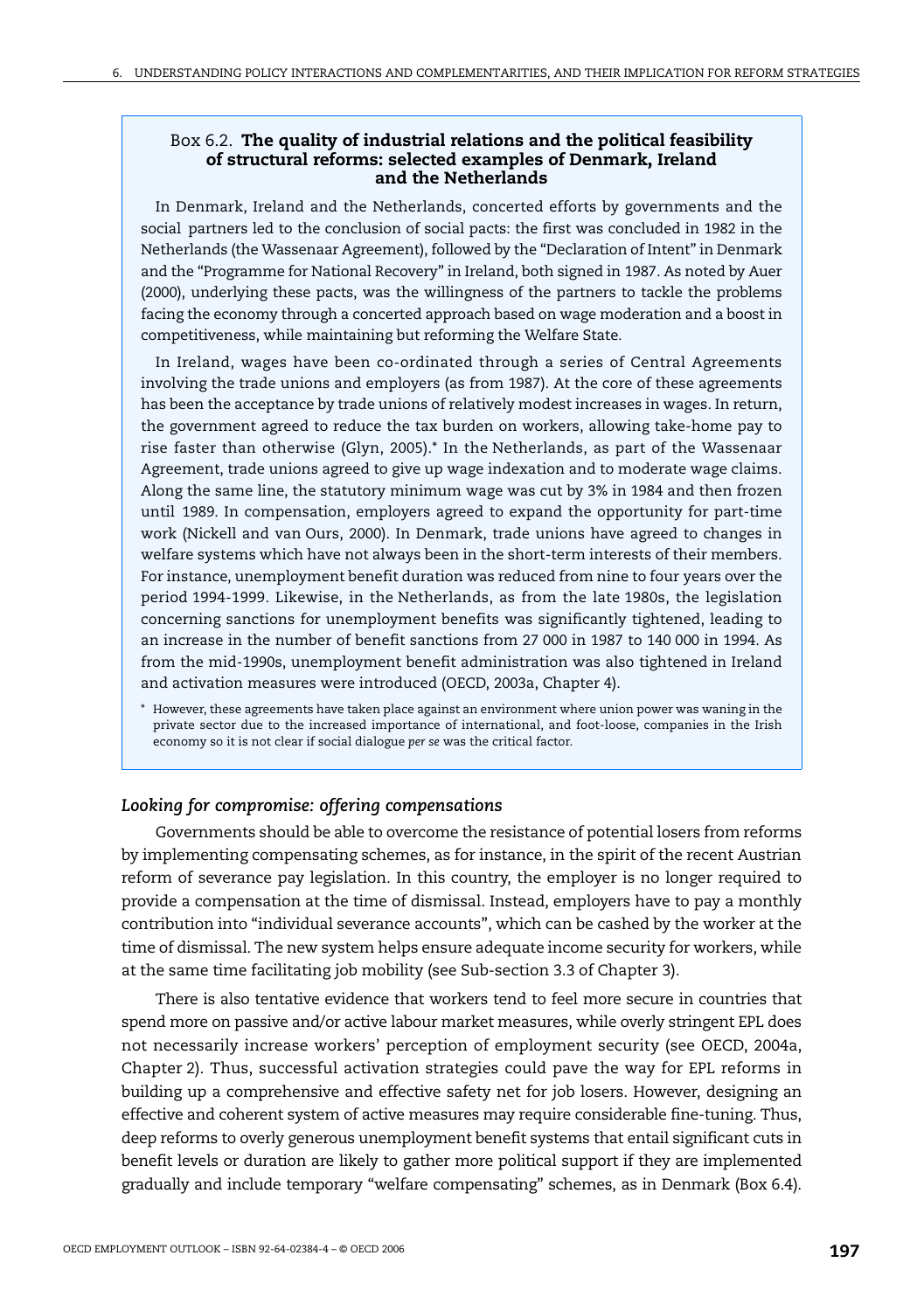#### Box 6.3. **Reforming at the margin to pave the way for further policy changes: the EPL reforms in Portugal and Spain**

Portugal and Spain stand out for having over the past few decades passed the most substantial reforms to dismissal laws among OECD countries, both starting from a particularly strict legislation (OECD, 2004a, Chapter 2). Both countries have followed a similar path of reforms. In Portugal, the recourse to fixed-term contracts was liberalised in 1976. Then, in 1989/1991, the rules on dismissals and the legal regulation of temporary work were relaxed while at the same time counterbalancing this by restricting the use of fixed-term contracts. Firing restrictions were eased through a wider range of lay-off motives and the abolition of prior authorisation for collective dismissals (OECD, 1999a). At that time, one in six employees was a temporary worker, which was very high by OECD standards. This may have placed insiders in a weaker position to oppose the reform since temporary workers together with the unemployed were relatively numerous (OECD, 2002, Chapter 3). In Spain, restrictions on the use of fixed-term contracts were eased substantially in 1984. Reforms reducing employment protection for workers with permanent contracts were implemented in 1994 and 1997, in exchange for further restrictions in the use of temporary contracts (in 1994 and 2001), when the latter accounted for one-third of employment. Objective grounds for collective redundancies were extended and procedural requirements made less time-consuming. Finally, maximum compensation pay for unfair dismissal was reduced in 1997 (OECD, 1999a, Chapter 2; and 2004a, Chapter 2).

#### Box 6.4. **Smoothing political opposition by implementing reform gradually and through balanced approaches: the reform of unemployment insurance in Denmark**

Over the past decade, Denmark has substantially reduced unemployment benefit duration. And this has been done while implementing a compensation strategy for the unemployed that did not rely on ALMP only. First, the reform was *gradually* implemented in that benefit duration was first reduced from nine to seven years in 1994, then was further cut down to a maximum of five years in 1996 and finally, went down to four years in 1999. Second, while the activation principle was progressively reinforced over the three stages of the reform, the initial phase of reduction in benefit duration was compensated by the introduction of several long-term leave schemes for workers. Indeed, workers saw in these measures an increase in the possibilities of allocating their time between work, training and leisure. The unemployed considered the potential positive impact of these schemes on their ability to get a job. Some of these leave schemes were abolished subsequently, once the positive effects of the unemployment benefit reform became visible (Carcillo *et al.*, 2005).

Moreover, gradualism may help gather political support for new institutional arrangements by carrying information about the reform effect, thus reducing uncertainty about the size and the distribution of costs and benefits (Tommasi and Velasco, 1995). This, however, implies tight follow-up and rigorous policy evaluation.

#### *Co-ordinated reforms*

From a political economy perspective, various policies and institutions may be complementary in the sense that the existence of one of them increases political support for another (Saint-Paul, 2000). Thus, in principle, certain reform packages may help weaken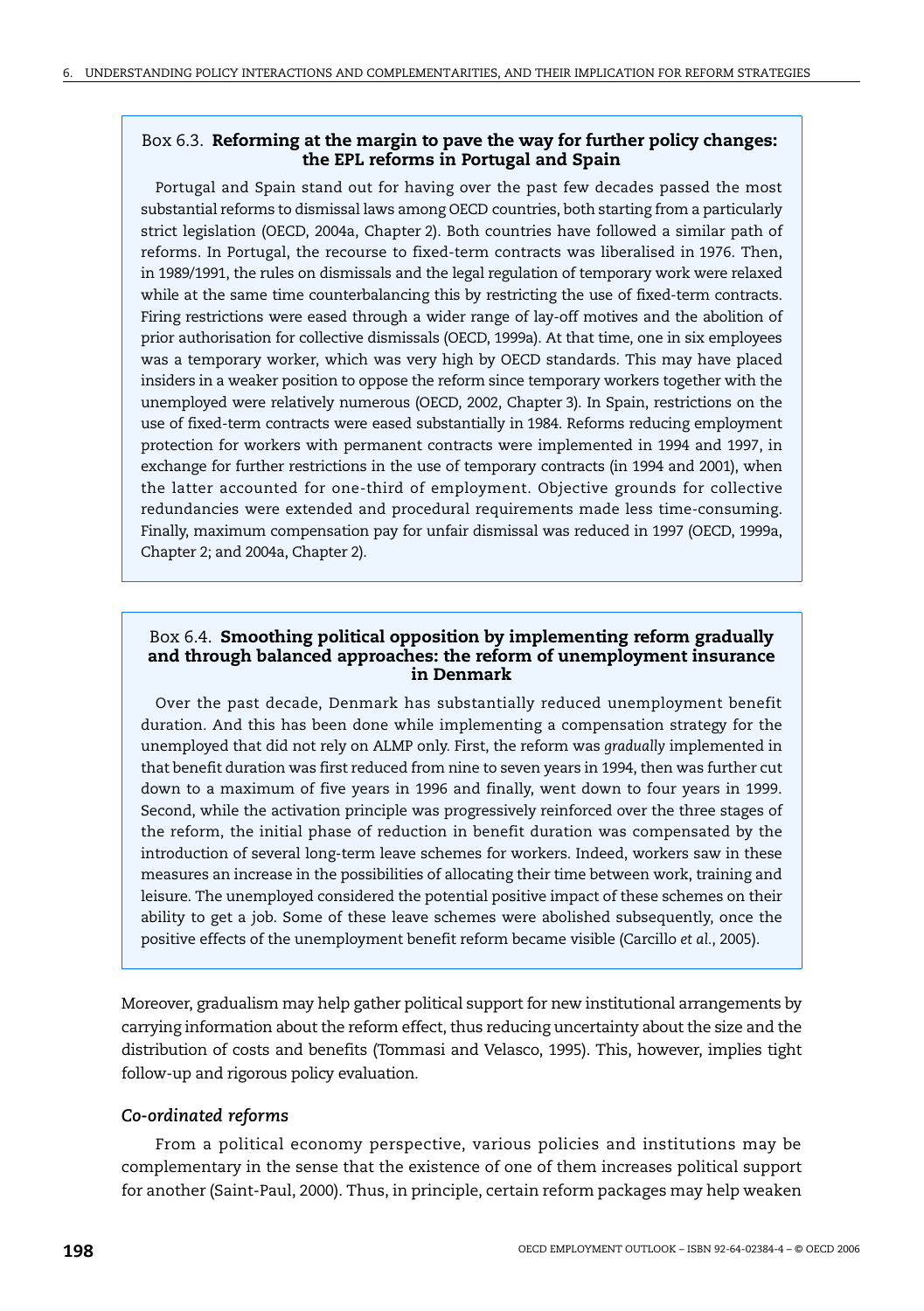resistance to reforms. The United Kingdom and New Zealand provide interesting examples in this respect. In both countries, deep changes to the system of industrial relations have been part of the reform package – as a way to facilitate the adoption of other reforms (Box 6.5). It is also noteworthy that the reform process started in a context of severe economic crisis that probably helped to overcome resistance to structural reforms in strengthening the argument that existing policies could no longer be sustained. Such coordinated reforms are rare, however. And evidence on changes in bargaining structures calls into question the political feasibility of the first stage of such a reform process, that is the reform of industrial relations by direct government intervention.<sup>13</sup>

#### Box 6.5. **Co-ordinated reforms in the United Kingdom and New Zealand in the 1980s and early 1990s**

Over the 1980s, the British government introduced a sustained series of measures – eight major Acts of Parliament between 1980 and 1995 – imposing a legal framework on union activities and organisation. These legislative changes progressively restricted insider power through curbs on unions rights and privileges. A range of structural reforms were then implemented, notably affecting employment protection rights for permanent workers and minimum wage legislation (Gregory, 1998). In 1985, the minimum employment period for workers to claim unfair dismissal was extended from six months to two years and the final abolition of Wages Councils in 1993, after years of threat, removed the only form of minimum wage protection which then existed for low-paid workers. However, a general statutory minimum wage was introduced in 1999.

In New Zealand, the reform process started in the mid-1980s with a reorientation of macroeconomic policies and a liberalisation of financial and product markets. Labour market reforms followed in the early 1990s (International Monetary Fund, 2004). The Employment Contracts Act, which was enacted in 1991, introduced a number of restrictions on the ability of unions to intervene in industrial relations and to engage in industrial action. Major reforms in the welfare system were implemented at about the same time. In particular, eligibility criteria for unemployment-related benefits were tightened and benefit levels reduced. While reductions were not uniform across demographic groups and programmes, in a number of cases, benefits were cut significantly. For example, the maximum unemployment benefit available to single adults between the ages of 20 and 24 without dependent children fell by 25% in 1991. Overall, Maloney (2000) suggests that, on average, benefits were cut by 9.1% over the first half of the 1990s.

By contrast, there is evidence that product market liberalisation tends to facilitate changes in a range of labour market policies (Hoj *et al.*, 2006). And indeed, several countries which have undertaken labour market reforms recently had also deregulated their product markets beforehand (Brandt *et al.*, 2005). Intensified competition lowers product market rents and thereby the scope for rent sharing between employers and workers, which may gradually reduce the support for labour market institutions aimed at capturing or preserving these rents (Blanchard and Giavazzi, 2003). However, as pointed out by Blanchard and Philippon (2003), adjustment to the change in the environment may take time, and in this respect it is worth noting that, in a number of countries, labour market reforms have been comparatively more limited than changes in product market regulation. Moreover, at the first stage of the process, product market reforms may also be faced with strong opposition and, as noted in Hoj *et al.* (2006), they may require a well-designed sequencing of sectoral policy changes. For instance, it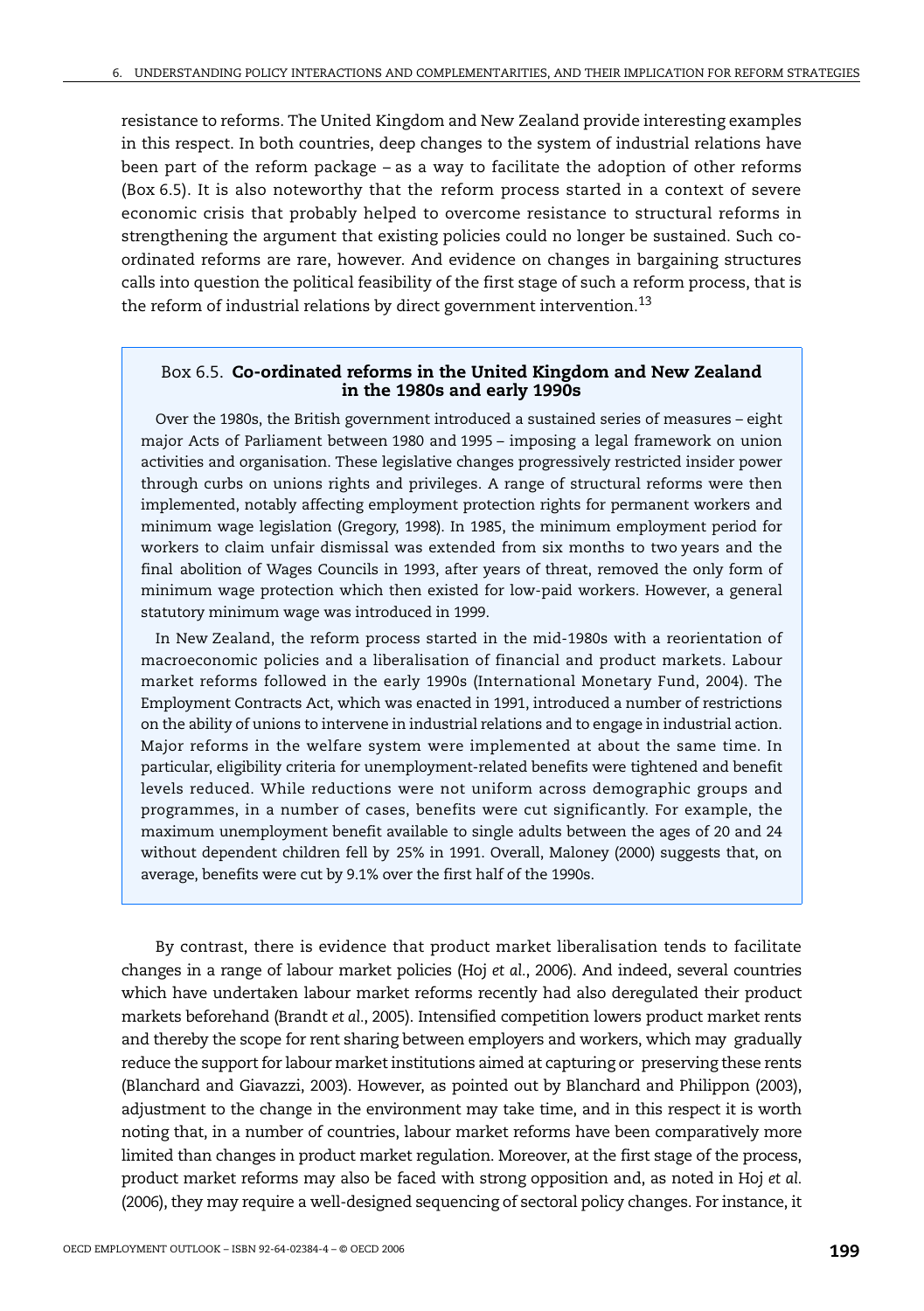may be useful to cope first with producers of intermediate inputs (*e.g.* freight transport), before moving to reforms that affect final consumer products (*e.g.* passenger transport) which are more likely to be faced with opposition from consumer constituencies insofar as they may generate quality concerns or fears about distributional effects.

#### *The business cycle and the political feasibility of structural reforms*

The 1994 Jobs Strategy recognised that "the best moment for the introduction of structural reforms is never obvious". Both economic recessions and expansions have their own advantages and drawbacks in this respect. As underlined by Drazen and Grilli (1990), the welfare losses associated with economic distortions and crises may help to overcome ongoing social conflict and political stalemate over needed reforms. In other words, high unemployment would increase incentives for co-ordinated collective actions in order to put the economy on a welfare superior path. However, weak labour market performance may increase workers resistance to reforms that have re-allocative consequences by strengthening their support for protective measures even if the latter are inefficient and contribute to high unemployment (Olson, 1965; Saint-Paul, 1998).

More generally, weak macroeconomic conditions may diminish public support for structural reforms insofar as they are likely to delay their beneficial effects on employment. Indeed, during the upturn of the cycle, concern about the effects of certain reforms may be somewhat attenuated (Bean, 1998). For instance it may be easier to reform unemployment benefit systems during upturns, when the outflow rate from unemployment tends to be relatively high and governments may face less budgetary constraints to implement ALMPs. On the other hand, when economic conditions are good, the need for change is less obvious, even if change in these periods would be much less painful.

Overall, this suggests that the political support for structural reforms would be highest right *after* a recession, *i.e.* at the beginning of the economic recovery. Recent studies find a positive association between high unemployment and the advent of economic crises on the one hand, and the propensity to undertake structural reforms on the other (International Monetary Fund, 2004; Duval and Elmeskov, 2005). Economic crises may improve awareness of the existence of inefficient policy settings. The economic recovery that follows the crisis may offer room for manoeuvre for pursuing the reform process. In this respect, accompanying fiscal or monetary policies can make it easier to sell the required reform in the first place, by fostering economic growth and job creation.

#### *Notes*

- 1. Care must be taken, however, in interpreting these findings. The fact that these shocks are estimated to have a significant impact on unemployment does not necessarily imply that labour market performance can be persistently affected by long-run changes in macroeconomic variables. In fact, the macroeconomic variables considered in the analysis of the Bassanini and Duval (2006) are simply "shocks": in some cases, they are mean-reverting by construction (such as TFP); in other cases, they are characterised by an historical pattern of stationarity (such as real interest rates).
- 2. The impressive performance of Ireland in terms of NAIRU changes (a yearly –0.8% on average) during the period 1994-2004 influences significantly the correlations and therefore this country is not included in the figure. On the one hand, Irish potential growth over the same period has been more than 7% and this would more than triple the correlation between NAIRU changes and potential growth. On the other hand, the structural primary balance in Ireland has deteriorated during the past decade, so that by including this country the correlation between NAIRU and structural primary balance changes would become almost zero.
- 3. See Turner *et al.* (1996) for a description of the supply side of the Interlink model.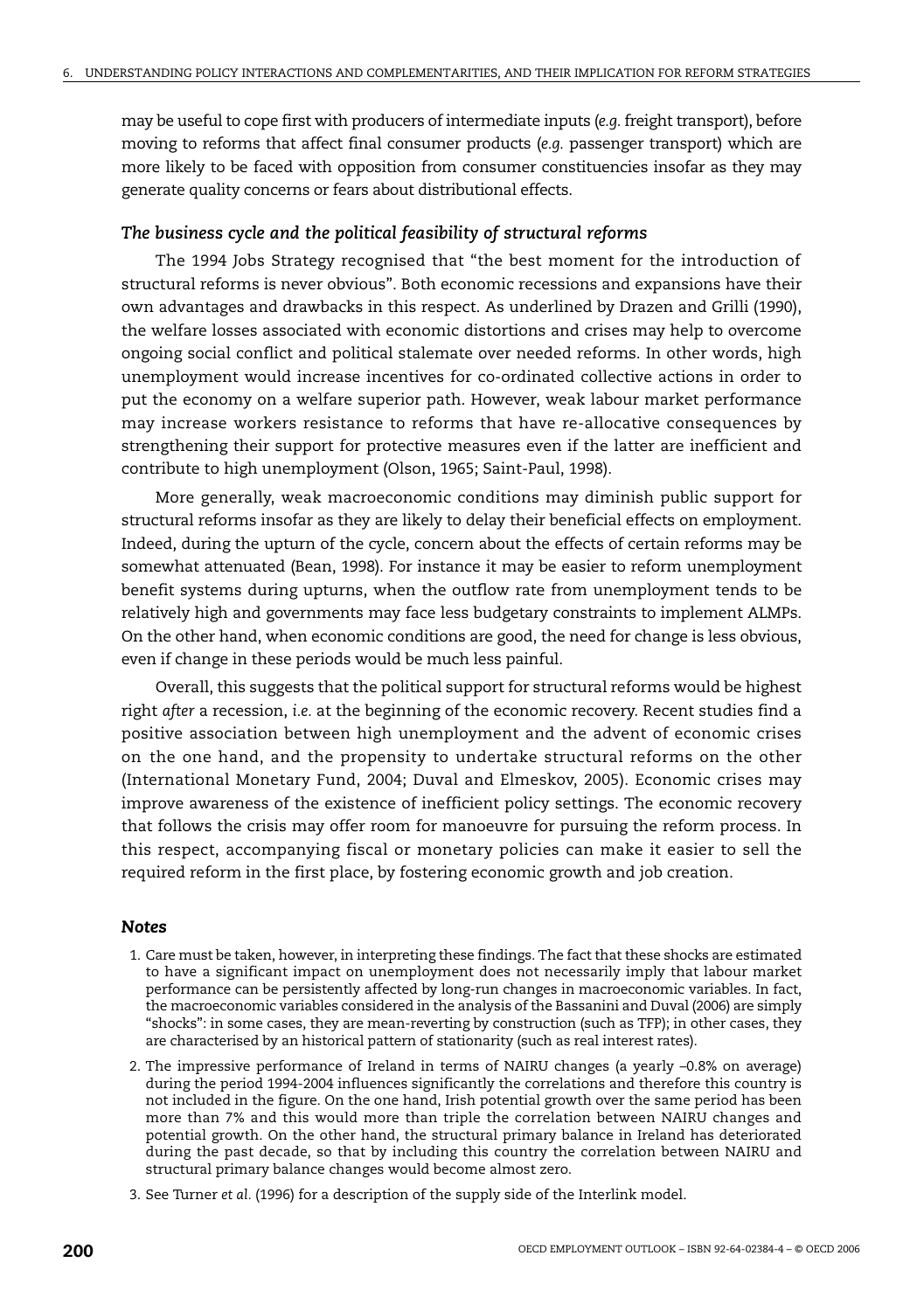- 4. However, it should be kept in mind that the impact of a reduction in the tax wedge could vary across countries. For example, Chapter 7 shows that reductions of tax wedge would be most effective in countries with higher minimum wages or a higher degree of corporatism.
- 5. For instance, for the OECD countries considered in Bassanini and Duval (2006), a fall in structural unemployment of 1 percentage point would require labour-tax cuts of the order of 3.5% on average. As the private-employee and self-employed income share in total GDP is around 50% for these countries on average, this cut would entail non-negligible up-front budgetary costs of around 1.75% of GDP. Moreover, comparing these costs with medium-term budgetary benefits in Table 6.2 suggests that this measure would not be self-financing, even in the medium-term. Therefore, other budgetary measures would be needed to offset both short- and medium-term budgetary costs stemming from this type of reform.
- 6. Major labour market reforms are defined as those having an impact on labour market regulation indicators above the median or the mean.
- 7. The possibility that reforms could have a negative impact on the budget in the short-run has been explicitly recognised by the amended Stability and Growth Pact endorsed by the EU Finance Ministers in early 2005. Among other provisions, the amended Pact establishes that major structural reforms can represent a reason for deviating from the medium-term public finance objective.
- 8. Denmark and the Netherlands are the most striking examples of this regime of labour market functioning. Along this line, the Danish approach of "flexicurity" has proved to be rather effective in guaranteeing sufficient dynamism in the labour market – notably thanks to moderate employment protection legislation, allowing for a high degree of job mobility – and keeping unemployment low, while providing relatively high social protection. By contrast, the functioning of the Dutch labour market is less clear-cut. While few restrictions are placed on the use of temporary work, employment protection provisions for permanent workers are rather strict and likely impinge on transitions to employment. This may have been translated into – and possibly, partly counterbalanced by – overly high expenditures on active programmes for the unemployed.
- 9. Provided that this reform does not change the sensitivity of either wage claims or labour demand to market conditions in such a way to thoroughly counter this effect.
- 10. That is, simulations consider reductions by 6.7, 5.6 and 12.6 percentage points for the tax wedge, the average gross replacement rate and union density, respectively, as well as by 3.3 standard deviations for product market regulation. Such reductions are fairly large from an historical perspective, in-so-far as they exceed in each case the average change observed in OECD countries over the past two decades.
- 11. For example, while reducing employment protection for permanent workers may potentially threaten job security of all incumbent employees, such a reform will only affect those workers that overly strict dismissal provisions maintain in unproductive jobs. However, the frontier between productive and unproductive jobs is rather unclear and uncertainty, about which jobs will be destroyed, may lead to most incumbent employees opposing the reform.
- 12. Moreover, these special interest groups have been successful in gathering support from consumers by arguing that regulation is essential for securing quality, safety, security and equity of supply. Price subsidisation has also tended to rally some consumer groups behind existing regulatory arrangements (see also Hoj *et al.*, 2006).
- 13. As noted in Sub-section 3.1 of Chapter 3, changes to bargaining structures have been rather modest and were often prompted by the social partners themselves or occurred as a result of changes in behaviour adopted by individual agents, rather than being a result of government reform programmes (see also Brandt *et al.*, 2005).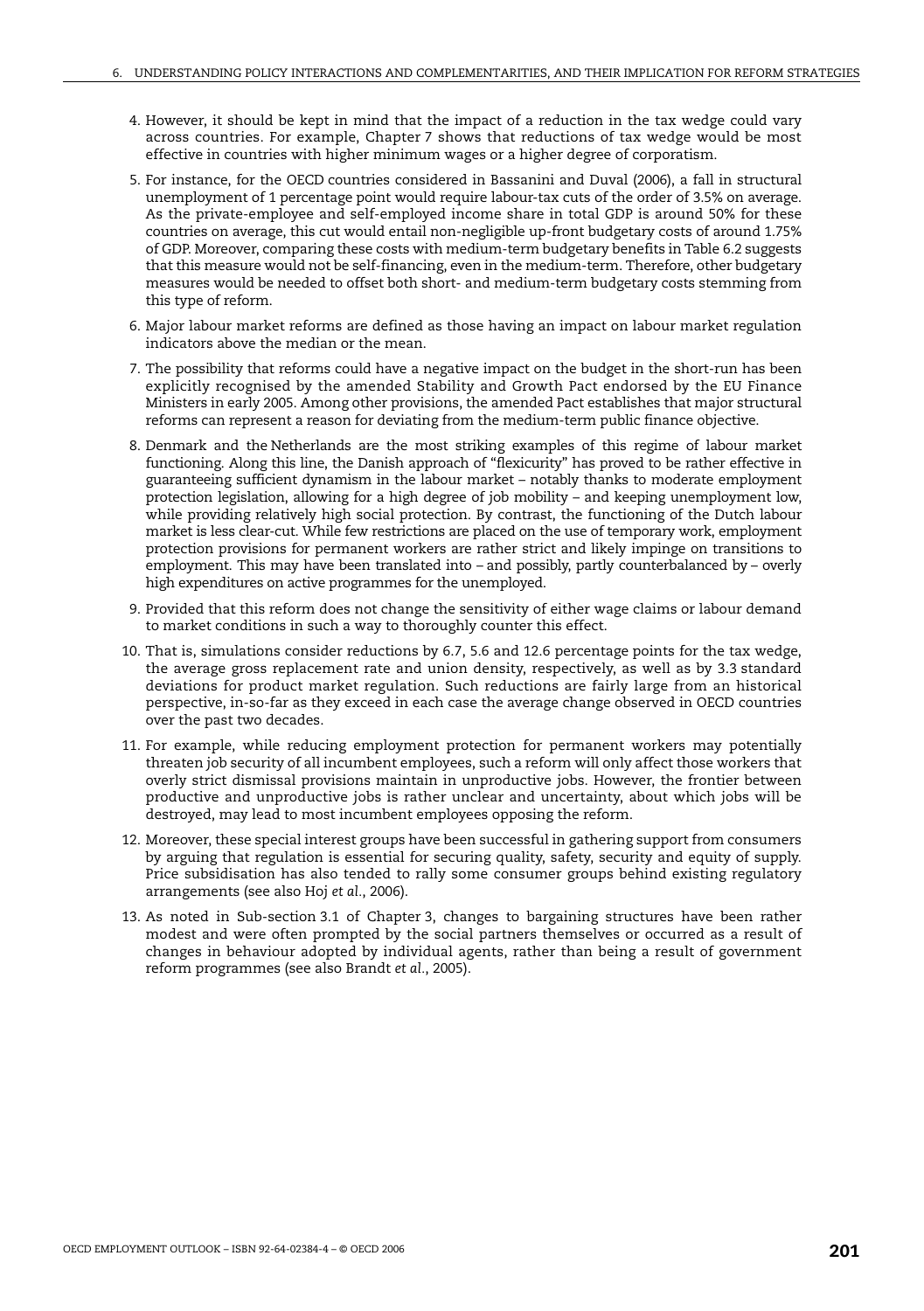## ANNEX 6.A1

# *Principal Component Analysis of Policy Packages and Employment Performance*

Principal Component Analysis (PCA) is part of a family of statistical techniques (factor analysis), primarily developed for analysing relationships among a number of measurable entities. It aims at reducing a set of observable variables in terms of a small number of latent factors. The underlying assumption is that there exists a number of unobserved latent variables or "factors" that account for most of the correlations among observable variables.

To take a simple example, the relationship between two variables can be analysed by fitting a regression line into a scatter-plot. This line represents the "best" summary of the linear relationship between the variables. It can be interpreted as a latent factor that captures most of the "essence" of the two variables in that the total variance is maximal on the regression line. In a sense, the two variables are "reduced" to one factor (the latter being a linear combination of the two variables). This example illustrates the basic idea of PCA. When extending this two-variable case to multiple variables, the computations become more involved, but the basic principle of expressing two or more variables by a single factor remains the same (see Box 6.A1.1).

Figure 6.A1.1 gives a synthetic picture of heterogeneity in policy settings and performance of labour markets, as observed at the beginning of the 2000s within the OECD area. The results are derived from a Principal Components Analysis and help to identify existing combinations of policy settings (Panel A) and to highlight similarities and differences across countries (Panel B). The analysis is based on the same set of policy indicators used by Bassanini and Duval (2006) for their base-case estimates.\* In addition, it includes two indicators of labour market outcomes: the aggregate unemployment rate (UR) and the employment rate (EPR).

As explained in Box 6.A1.1, the first principal component is the linear combination of all variables (*i.e.* policies and outcomes indicators) which explains the highest proportion of the total variance of initial data. In this particular case, the first principal component accounts for 39.3% of the variance (see Table 6.A1.1). The second principal component is the linear combination of all variables that explains the highest proportion of the variance

<sup>\*</sup> More precisely, this includes: active labour market programmes (ALMP expenditure per unemployed persons as a percentage of GDP per capita), union co-ordination (COOR), union coverage (COV), employment protection legislation (EPL), product market regulation (PMR), tax wedge (TW) and unemployment benefits (UB average gross replacement rate over a five-year period). These variables were available for 24 OECD countries and data were first standardised since the variances and/or measurement units differ much between variables.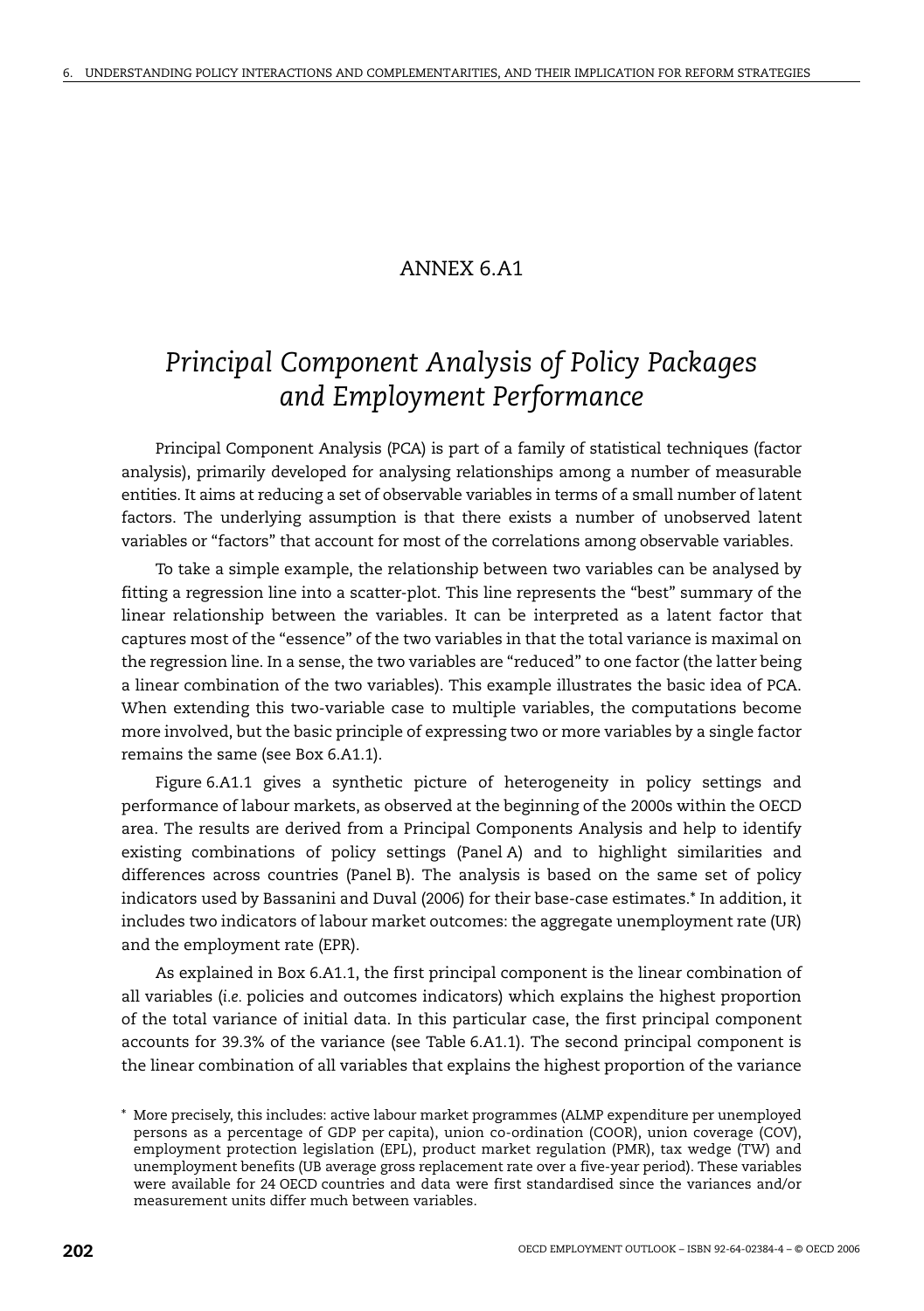#### Box 6.A1.1. **Principal component analysis: methodological issue**

Let us consider a standardised dataset of *n* observations and *p* variables, represented by a *(n, p)* matrix *X*. 1 In the space defined by the *p* variables, the corresponding scatter-plot cannot be visualised, but it is still possible to find a line that comes as close to the *n* observation-points as possible and thus captures most of the variability in the data. Let  $u_1$  denote the unit vector  $(p, 1)$  associated with this line. The co-ordinates of the *n* observation-points on the regression line thus correspond to the *n* components of the vector *Xu1*. According to the "least squares criterion", the best fitting line through the data minimises the residual variability in the data, or equivalently, maximises the explained variance. Therefore,  $u_1$  is such as  $(Xu_1)'Xu_1 = u_1'X'Xu_1$  is maximal and  $u_1'u_1 = 1$ . The  $(p, p)$ matrix *X'X* is the covariance matrix of the *p* variables. It can be shown that  $u_1$  is the eigenvector associated with the largest eigenvalue  $e_1$  of this matrix.<sup>2</sup> The so-called first principal component has the same direction as this eigenvector and the explained variance is maximal on this component. However, there remains some variability around this line and the second principal component is defined to maximize this remaining variability, $3$  and so on. More precisely, the eigenvector associated with the second largest eigenvalue determines the direction of the second principal component, and so on.

By construction, consecutive factors or components, denoted by  $\psi_{\alpha} = Xu_{\alpha}$  are independent of each other – *i.e.* they are uncorrelated or orthogonal to each other – and satisfy the following relations:  $\Sigma_{i=1...n}$   $\psi_{ni} = 0$  and  $\psi_{ni}'$   $\psi_{ni} = e_{ni}$ . Hence, the total variance on the principal component  $\psi_\alpha$  equals  $e_\alpha$  (the total variance in the data being equal to  $\Sigma_\alpha e_\alpha$ ). Finally, the co-ordinate of an observation-point *i* on the so-called "principal axis" α is given by ψα*<sup>i</sup> =* Σ*j = 1…p u*α*jxij* and illustrates the extent to which the corresponding observation contributes to the variance associated with that axis.

Considering now the scatter-plot associated with the *p* variable-points expressed in the space defined by the *n* observations, the same principle can be applied. The best fitting line trough the data has the same direction as the  $(n, 1)$  vector denoted by  $v_1$  and such as  $(X'v_1)'X'v_1 = v_1'XX'v_1$ , where  $v_1'v_1 = 1$ . Hence,  $v_1$  is the eigenvector associated with the largest eigenvalue of the *(n, n)* matrix *XX'*, and so on. It can be shown that the eigenvalues of the matrixes *X'X* and *X'X* are the same and that  $v_\alpha$  =  $e_\alpha^{-1/2}x u_\alpha$  =  $e_\alpha^{-1/2}v_\alpha$ . The co-ordinates of the *p* variable-points on the "principal axis" α correspond to the *p* components of the vector *X'*υ $_{\alpha}$  = e $_{\alpha}^{-1/2}$ X'ψ $_{\alpha}$  and are given by: φ $_{\alpha j}$  = Σ $_{i=1...n}$  e $_{\alpha}^{-1/2}$  ψ $_{\alpha i}$  x $_{ij}$ . Therefore, each variable co-ordinate on a given principal axis equals the correlation coefficient between that variable and the corresponding principal component – these correlations are also called factor loadings. In turn, the interpretation of a principal component is closely related to those observable variables most contributing to it, *i.e.* most correlated with it or equivalently, with high factor loading.

- 1. When the variances and/or measurement units differ much between variables, data first have to be standardised (by subtracting mean and dividing by the standard error). Then, performing a PCA on a standardised data matrix has the same effect as performing the analysis on the correlation matrix since the covariance matrix from standardised data is equal to the correlation matrix of these data
- 2. Any square matrix *A* of rank *n*, admits *n* eigenvalues *(ei)* and *n* eigenvectors *(ui)* defined by: *Aui = eiui*, *ui'ui = 1* and *ui'uj = 0*.
- 3. The corresponding *(p, 1)* vector, denoted by *u2*, is such as *(Xu2)'Xu2 = u2'X'Xu2* is maximal with *u2'u2 = 1* and *u2'u1 = 0*.

which is not explained by the first principal component. It accounts for 34.1% of the total variance. Therefore, taken together, these two components capture most of the variability in the data (the two principal components together account for 73.4% of the total variance).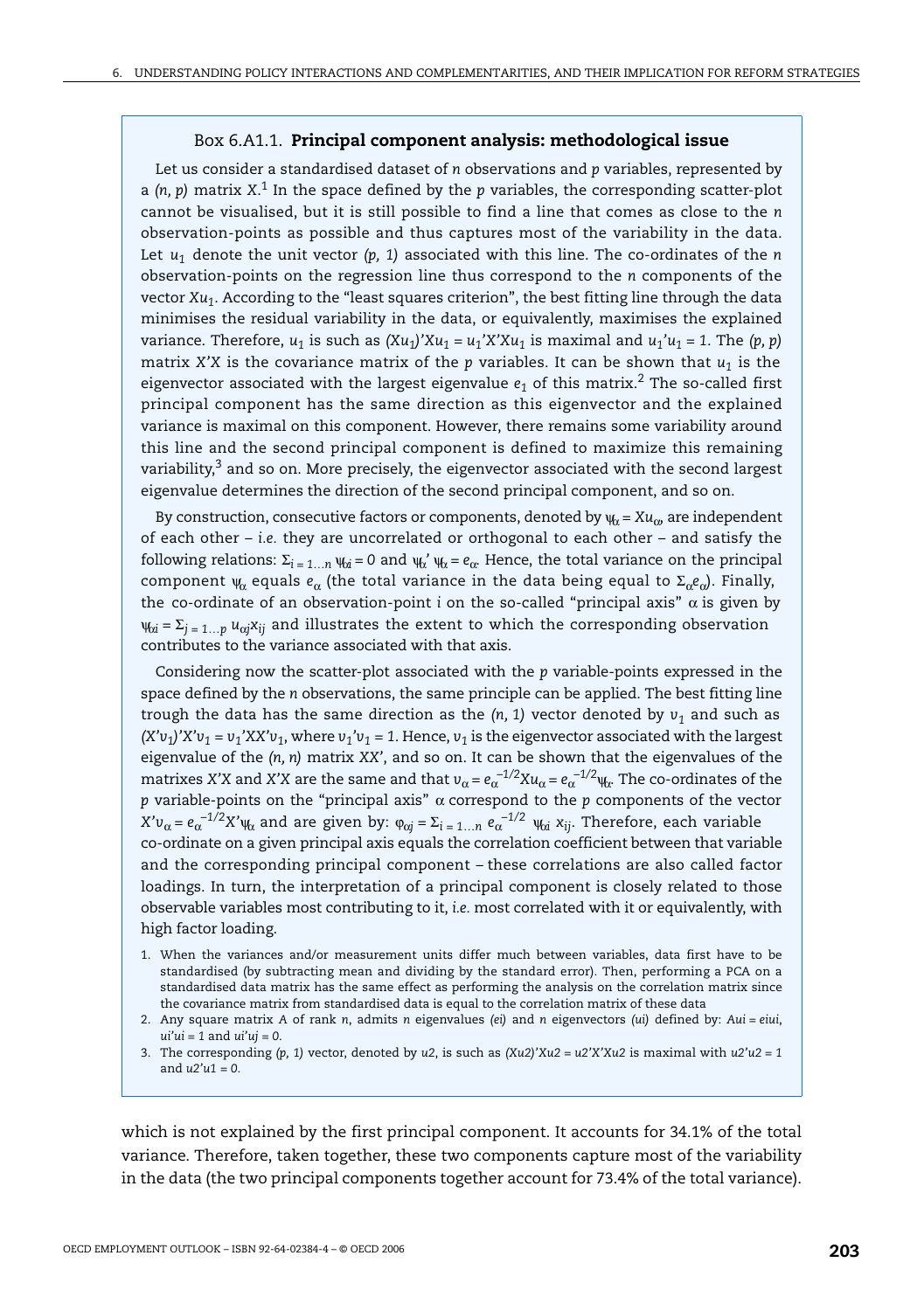

#### Figure 6.A1.1. **A synthetic picture of heterogeneity in the policy settings and performance of labour markets***a, b*

*a)* The horizontal axis accounts for 39.3% of total variance of the data. The vertical axis accounts for 34.1% of total variance. Overall, these two Principal Components account for 73.4% of total variance.

*b)* ALMP: active labour market programmes; COOR: union co-ordination; COV: union coverage; EPL: employment protection legislation; EPR: employment rate; PMR: product market regulation; TW: tax wedge; UB: unemployment benefits; UR: unemployment rate.

*Source:* OECD calculations using data from Bassanini and Duval (2006).

Statlink: *http://dx.doi.org/10.1787/*323044064232

| Eigenvalues of the covariance matrix |                                                                |                                                            |                               |  |
|--------------------------------------|----------------------------------------------------------------|------------------------------------------------------------|-------------------------------|--|
|                                      | Eigenvalues: variance<br>on the extracted principal components | Eigenvalues expressed<br>as a percentage of total variance | Cumulative variance extracted |  |
| Principal component:                 |                                                                |                                                            |                               |  |
| First                                | 3.54                                                           | 39.3                                                       | 39.3                          |  |
| Second                               | 3.07                                                           | 34.1                                                       | 73.4                          |  |
| Third                                | 0.58                                                           | 6.4                                                        | 79.9                          |  |
| Fourth                               | 0.54                                                           | 6.0                                                        | 85.8                          |  |
| Fifth                                | 0.47                                                           | 5.3                                                        | 91.1                          |  |
| Sixth                                | 0.34                                                           | 3.8                                                        | 94.9                          |  |
| Seventh                              | 0.22                                                           | 2.5                                                        | 97.4                          |  |
| Eighth                               | 0.13                                                           | 1.4                                                        | 98.7                          |  |
| Ninth                                | 0.11                                                           | 1.3                                                        | 100.0                         |  |

# Table 6.A1.1. **Explained variance**

*Source:* See Box 6.A1.1.

Statlink: *http://dx.doi.org/10.1787/*246275145081

The results, as shown in Panel A, suggest a straightforward interpretation of the two principal components:

● The horizontal axis in Panel A reports correlation coefficients between, on the one hand, policy and outcome variables, and the first principal component on the other. All policy variables (with the exception of PMR) are positively correlated with the first principal component. By contrast, there is no correlation between the two outcomes variables (EPR and UR) and the first principal component. This result is remarkable and suggests that the first principal component can be interpreted as an aggregate indicator of the degree of interventionism of labour market policies – with interventionism increasing from left